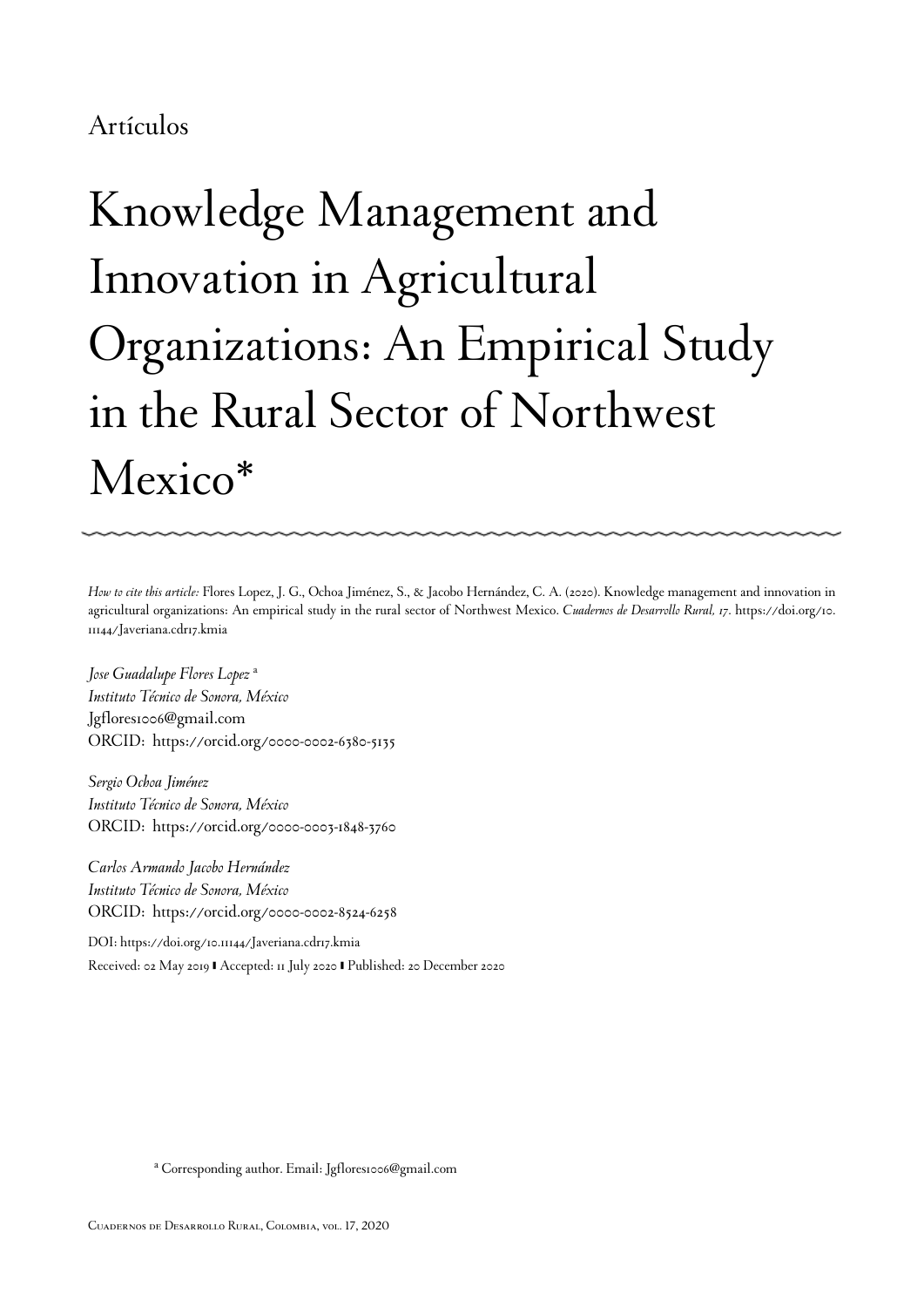### Abstract:

Agricultural activity in the rural sector has been studied mainly in terms of technical questions regarding cultivation; however, the organizational aspects that generate added value, such as knowledge, have rarely been addressed. Therefore, the purpose of this paper is to investigate the relationship between knowledge management and innovation in rural agricultural organizations in northwestern Mexico. A questionnaire with composed of 36 items and a thorough interview was applied to seven leading organizations of the Yaqui Valley (YV). The results reveal a positive and significant relationship between knowledge management and innovation.

Keywords: rural sector, farmer's, correlation study.

### Gestión del conocimiento e innovación en las organizaciones agrícolas: un estudio empírico en el sector rural del noroeste de México

### Resumen:

La actividad agrícola en el sector rural ha sido estudiada principalmente en términos de cuestiones técnicas concernientes a los cultivos; sin embargo, los aspectos organizacionales que generan valor agregado, como el conocimiento, muy raras veces han sido abordadas. Por consiguiente, el propósito de este artículo es investigar la relación entre manejo del conocimiento e innovación en las organizaciones agrícolas rurales del noroccidente de México. Se aplicó un cuestionario compuesto de 36 ítems y una entrevista exhaustiva a siete organizaciones importantes del Valle del Yaqui (VY). Los resultados revelan una relación positiva y significativa entre manejo del conocimiento e innovación.

Palabras clave: sector rural, granjero, estudio de correlación.

# Introduction

Over the last two decades, professionals and academics have redirected their work from organizations to the study of knowledge and results in relation to innovation. In addition, this field has become a multidisciplinary area of knowledge in which scientific knowledge can be generated [\(Kamasak et al., 2016](#page-18-0); [Shafique, 2013](#page-20-0)). In this sense, creating, adopting or adapting innovations in the rural sector has become complex and must be combined locally through tacit and implicit knowledge and, on ther other hand, derived from specialization through explicit knowledge [\(Esparcia, 2014\)](#page-17-0). For this reason, studies regarding both themes in the agricultural sector worldwide have been reflected in various scientific articles highlighting technical characteristics ([Ho et al., 2019;](#page-17-1) [Totin et al.,](#page-20-1) [2020](#page-20-1)), such as the knowledge and study of soils ([Chenu et al., 2019;](#page-16-0) [Techen et al., 2020\)](#page-20-2), pest management [\(Abtew](#page-15-0) [et al., 2016;](#page-15-0) [Khan and Damalas, 2015](#page-18-1)) and various economic tools, strategies and models [\(Baloch and Thapa, 2016;](#page-16-1) [Djanibekov et al., 2015](#page-17-2); [Dolinska and d'Aquino, 2016\)](#page-17-3).

In Mexico, agricultural producers have also been studied, both in indigenous communities and in areas that have marked the history of land ownership in the country. The relevance tehreof is that these areas have a great cultural richness and important traditions, such as Chiapas, Oaxaca, Michoacán and Jalisco. Studies on supply and new crop varieties ([Badstue et al., 2007;](#page-16-2) [Bellon and Hellin, 2011;](#page-16-3) [Honorato-Salazar and Sadhukhan, 2020\)](#page-17-4), viability in agricultural production and utilization [\(Castillo et al., 2014;](#page-16-4) [Cortez-Arriola et al., 2015](#page-16-5)), the study of soils ([Sánchez-Osorio et al., 2017\)](#page-20-3), and climatic conditions and ecological factors ([Allende et al., 2016;](#page-15-1) [Campos et](#page-16-6) [al., 2014\)](#page-16-6) have been performed.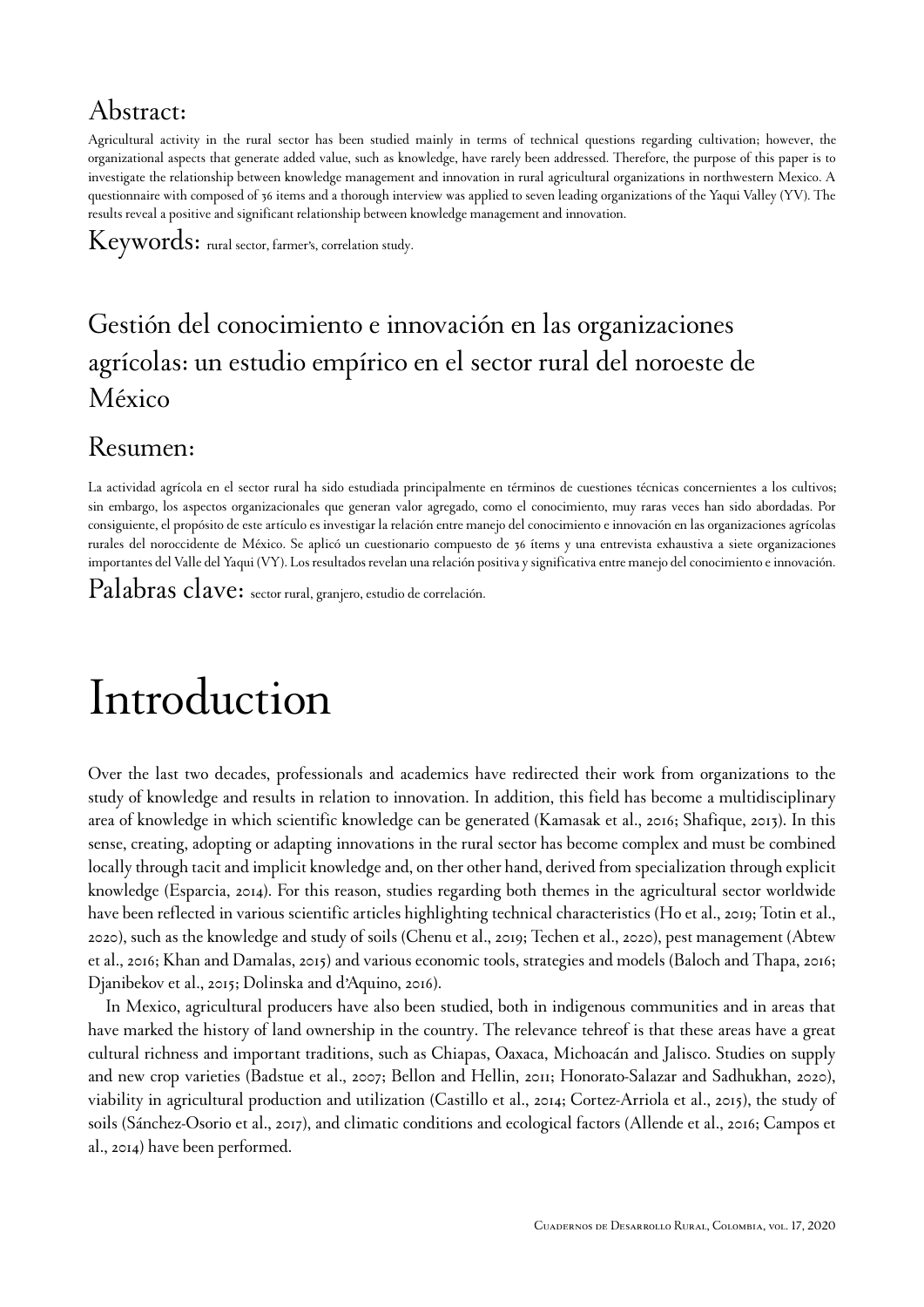Particular to northwestern Mexico, in the Yaqui Valley (YV), diverse researches have been conducted [\(Meza et](#page-18-2) [al., 2004](#page-18-2)) regarding the management of water and soil chemical components, as well as bacteria in crops, [\(Villa-](#page-20-4)[Rodríguez et al., 2019;](#page-20-4) [Meza-Montenegro et al., 2012](#page-18-3)) irrigation and fertilizers [\(Millar et al., 2018](#page-19-0)), remote sensing of crops [\(Lobell et al., 2003;](#page-18-4) [Méndez-Barroso et al., 2008\)](#page-18-5), and vulnerability to global warming [\(Lares-Orozco et](#page-18-6) [al., 2016;](#page-18-6) [Luers et al., 2003](#page-18-7)).

A literature review revealed little research in this sector with an organizational focus, specifically regarding the generation of empirical studies related to knowledge management (KM) and innovation in the YV, a sector where it is possible to generate contributions to knowledge. For this reason, this study seeks to determine the relationship between KM and innovation among the YV agricultural organizations.

# Literature Review

## KM, Innovation and the Context of Agricultural Producer Organizations

In the southern part of the State of Sonora, Mexico, there is a region known as the YV ([figure 1](#page-3-0)), that according to [Naylor et al. \(2001\) i](#page-19-1)s a region characterized by rapid economic and ecological changes. This valley consists of 235,000 irrigated hectares located between the Sierra Madre and the Gulf of California.Out of them, approximately 159,000 are used for wheat planting, accounting for 68% of the total agricultural land used for this crop, and making this state one of the main wheat producers and exporters in the country ([Suárez, 2012\)](#page-20-5). According to the Agrifood and Fisheries Information Service [\(SIAP, 2020](#page-20-6)), the Yaqui Valley, mostly belonging to the influence area of the Cajeme Irrigation District, reported in 2019 a planted area of 227,273 hectares, accounting for 54.80% of the total planted area in the State of Sonora.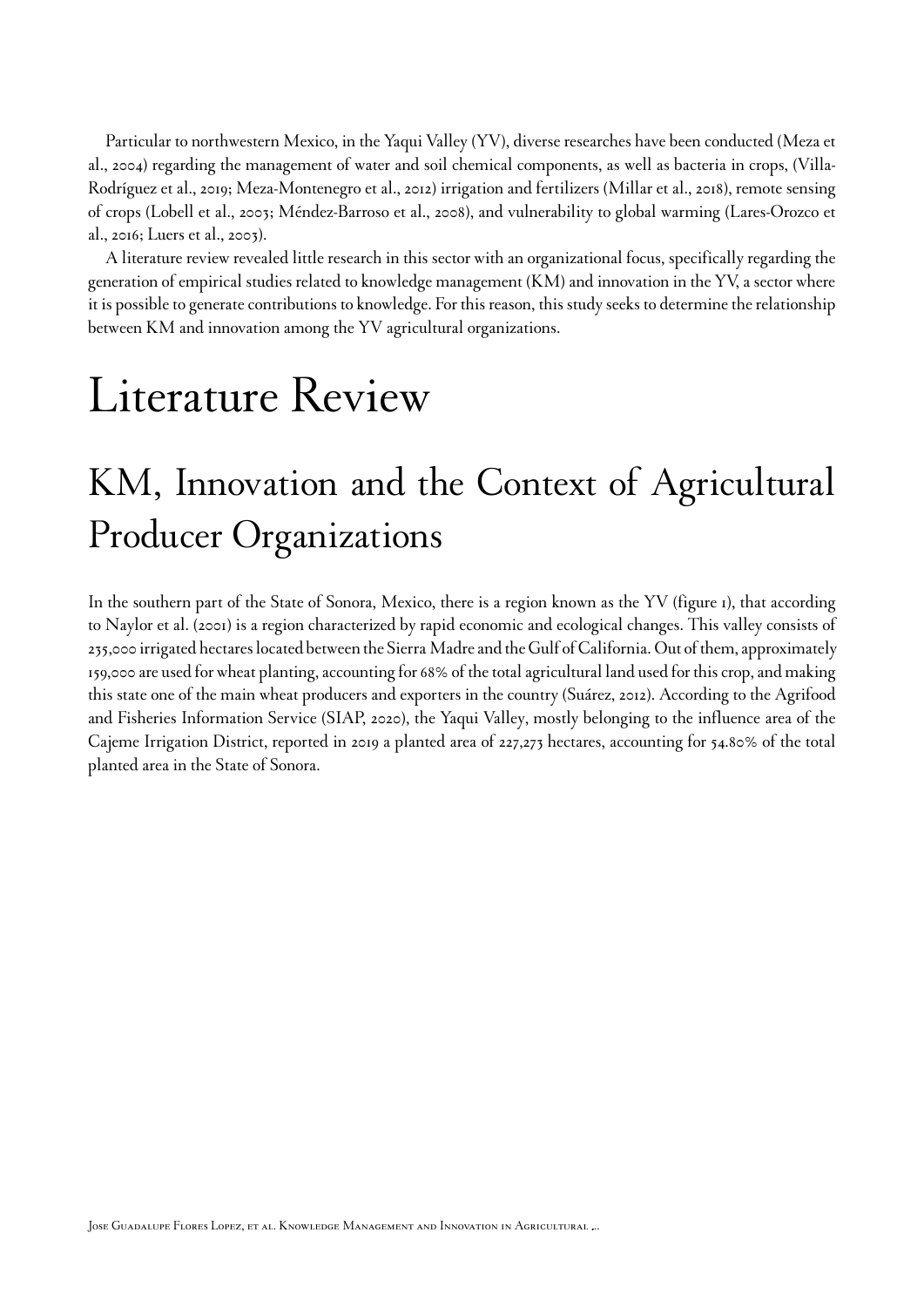<span id="page-3-0"></span>

*FIGURE 1. Location of the YV Source: adapted from [Meza-Montenegro et al. \(2012\)](#page-18-3)*

### Theoretical Foundation of KM

The origin of the study of knowledge dates back to ancient philosophy, with philosophers such as Socrates, Plato and Aristotle, whose foundations were knowledge, self-reflection and self-knowledge ([Hessen, 2010](#page-17-5)). In this sense, the study of knowledge has created a division to be understood[. Dueck \(2001\)](#page-17-6) states that there are four types of established knowledge: episteme, focused on principles and laws; techne, that refers to technical knowledge; phronesis, or wisdom; and metis, that refers to skills and competencies.

This classification has not been enough since it does not fully explain the construction of knowledge among the people. Therefore, [Polanyi \(1966\)](#page-19-2) presented a work focused on tacit knowledge to elucidate what type of knowledge makes a human being a thinking person; his conclusion was that human beings know more than they can say. On the other hand, changes in knowledge paradigms appear within organizations, and they begin their work with a view toward a knowledge society ([Drucker, 1968](#page-17-7)). Subsequently, interest in the study of knowledge was not a topic specific to philosophy anymore and began to be researched also in the organizations. One of the first scholars and possibly the most notable was Ikujiro Nonaka, who focused his research from 1987 to 1995 on knowledge creation.

Different positions have emerged and have shaped other concepts of KM in the organizations. However, the reference they all used to support their ideas is [Nonaka and Takeuchi \(1995\),](#page-19-3) who conceptualizes KM as a process of internalization and externalization of the individual. [Tejedor and Aguirre \(1998\)](#page-20-7), [Andreu and Sieber \(1999\),](#page-16-7) and [Huang et al. \(1999\)](#page-17-8) see KM as a process to generate value and gain competitive advantages by reusing the knowledge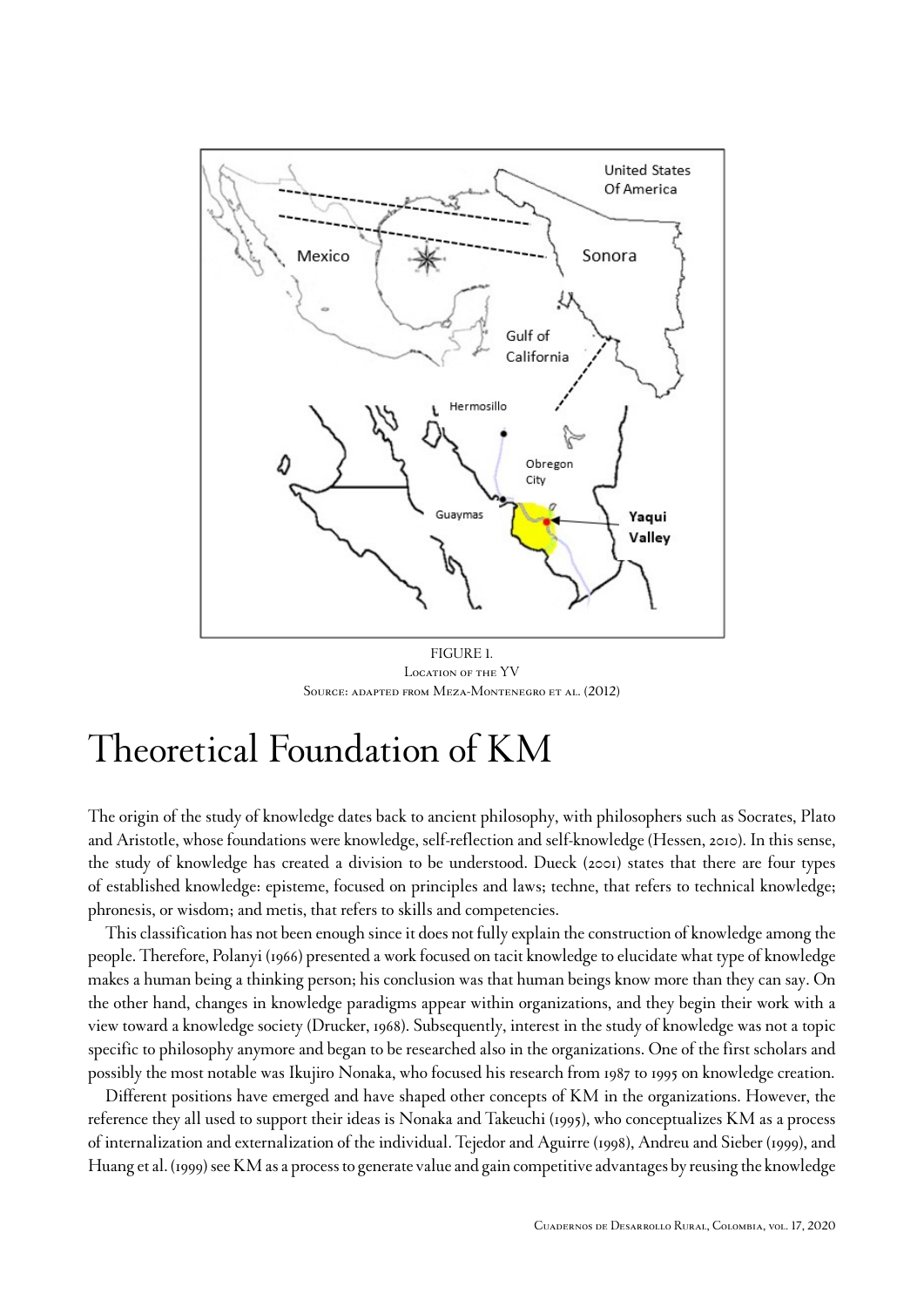<span id="page-4-0"></span>already acquired. In a different case, [Bueno \(1999\)](#page-16-8) states that KM is the function of planning and controlling the flows of knowledge in an organization and its environment. There are multiple models that have marked an evolution of the concept throughout history [\(table 1](#page-4-0)).

| Year | Model                                          | Description                                                                                                                                                                                                                                                                                                                                                                                                                                                                                                          |
|------|------------------------------------------------|----------------------------------------------------------------------------------------------------------------------------------------------------------------------------------------------------------------------------------------------------------------------------------------------------------------------------------------------------------------------------------------------------------------------------------------------------------------------------------------------------------------------|
| 1993 | The pillars of Wiig's KM                       | It is a proposal based on three fundamental<br>blocks for the management of knowledge that he<br>called pillars. Each pillar is a stage for the<br>management of knowledge, and on them exists a<br>base of creation, use and transfer of the<br>knowledge that is the support making fluent<br>within the organization.                                                                                                                                                                                             |
| 1995 | Creating the knowledge by Nonaka &<br>Takeuchi | It shows the process in the form of a spiral,<br>involving four ways of conversion: socialization<br>(tacit and tacit knowledge, sharing experiences),<br>articulation (from explicit to explicit, by<br>telephone communication, meetings,<br>documents, computer networks), by<br>combination (from tacit to explicit, with the<br>help of metaphors, analogies, creation of new<br>concepts, hypotheses or models) and<br>internalization (from explicit to tacit, entails<br>shared mental models and know-how). |
| 1999 | Knowledge in Choo's organization               | This proposal identifies the creation of<br>knowledge in an individual way so that before<br>reaching its capture element, the knowledge<br>passes through a set of people at an<br>organizational level. Therefore, the main<br>elements of the model are the capture,<br>innovation and distribution of knowledge.                                                                                                                                                                                                 |
| 1999 | KM by Arthur Andersen                          | This proposal arises based on the models of<br>decision-making, common sense and knowledge<br>creation. The organizations in their strategy are<br>based on the construction of meaning, the<br>creation of knowledge and the decision-making<br>to generate actions within the organization.                                                                                                                                                                                                                        |

| TABLE 1.     |  |
|--------------|--|
| MODELS OF KM |  |

Source: based on [Wiig \(1993\)](#page-21-1), [Nonaka and Takeuchi \(1995\),](#page-19-3) [Choo \(1999\)](#page-16-9) and [Andersen \(1999\)](#page-16-10)

*Jose Guadalupe Flores Lopez, et al. Knowledge Management and Innovation in Agricultural ...*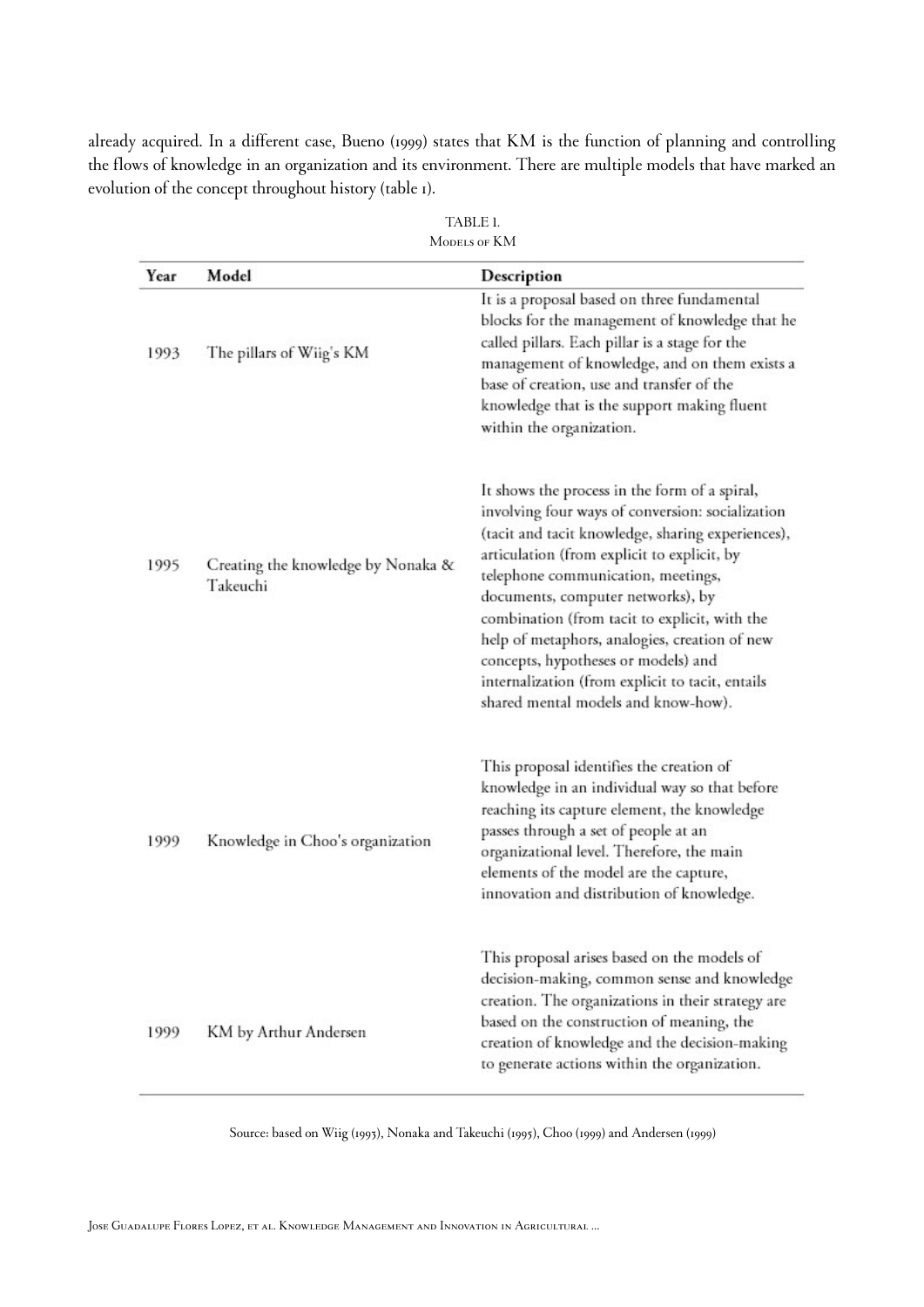### Views on Innovation

According to [Freeman \(1982\)](#page-17-9), lack of innovation causes that organizations cease to exist or operate because innovation is one of the keys to survival and the achievement of competitive advantages in the organizations in today's business world. From [Drucker's \(1985\)](#page-17-10) perspective, innovation is the means whereby organizations run by innovative entrepreneurs can detect an opportunity to grow their business through an improvement and differentiation process.

Under the economic theory [Schumpeter \(1935\)](#page-20-8) postulates that the economic development is explained through the innovative processes in the companies; hence, the result of the new combinations of the production factors are the main drivers of this development. In addition, according to this author, some elements favor this economic development: a) new goods (products), b) new production methods (processes), c) new markets, d) new inputs and, and e) new structures of industrial organization. This way, the capitalist system generates what is called creative destruction, so the capitalist society is in constant movement.

In 2005, the Organization for Economic Co-operation and Development (OECD) stated in the Oslo Manual that an innovation is the introduction of a new, or significantly improved, product or service, process, marketing method or organizational method in the internal practices of a company, the organization of the workplace or external relations. An innovative company, in terms of product / process, is a company that has introduced a new product or process, or has significantly improved during the period under study.

[Knight \(1967\)](#page-18-8) defines innovation as the acceptance of a novel change for companies and their environment. [Zaltman et al. \(1973\)](#page-21-2), in addition to [Pavón and Goodman \(1976\),](#page-19-4) are considered to have made the first contributions to the concept of innovation as development, which is based on an idea combined with activities incorporated in a designated period of time and place, in the form of new products or improved processes, services, management techniques and organization. On the contrary, [O'Brien and Shennan \(2010\)](#page-19-5) claim that innovation is any thought, behavior or thing that is new because its quality factor is different from an existing one.

<span id="page-5-0"></span>The concept of innovation has evolved over the years, mostly from an economic perspective, and has had an impact on the development and growth of countries ([figure 2](#page-5-0)).



*FIGURE 2. Chronology of contributions to the concept of innovation Source: own work*

[The COTEC Foundation for Technological Innovation \(2007\)](#page-17-11) defines innovation from the perspective of the organizations as "any change caused by the same company that is based on knowledge and generates value" (p. 17). Additionally, it states that the change is the path to generate an innovation, but another important element is knowledge which becomes the basis for creating such change.

Empirical Studies Related to Study Variables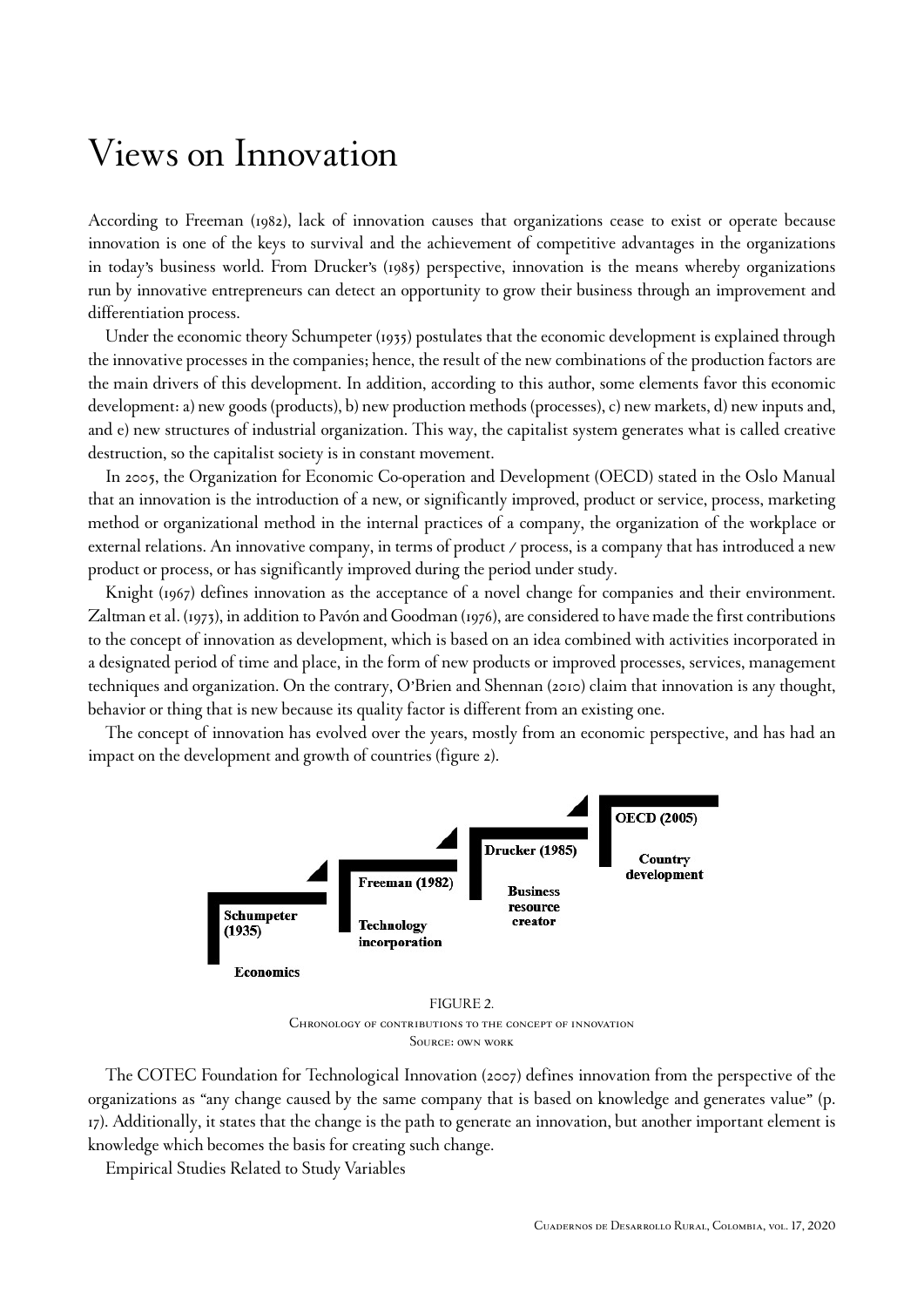Based on the question introduced in the previous chapter, researchers highlight the presence of empirical evidence between the construction of knowledge and innovation as a result from the increased performance through alliances. There are also researches that focus on elucidating the relationship between the previous variables. These different contributions to the context, like the type of company and those related to other variables, account for this phenomenon. An example is the statement that strategic alliances favour knowledge and innovation management ([Briones-Peñalver et al., 2020\)](#page-16-11), customer relationship and knowledge management, which are preceded by the innovation capacity [\(Fidel et al., 2016\)](#page-17-12). In particular, knowledge management appears as a mediator between internal networking and ambidextrous innovation ([Cabeza-Pullés et al., 2019\)](#page-16-12); between the internationalization of SMEs and innovation performance [\(Ferraris et al., 2019\)](#page-17-13); between knowledge-oriented leadership and open innovation ([Naqshbandi and Jasimuddin, 2018\)](#page-19-6). However, between transformational leadership and teaching and learning innovation it does not play the role of mediator [\(Supermane, 2019](#page-20-9)). One of the most recent studies focuses on organizational learning as a mediator of the relationship between knowledge management and sustainable organizational innovation ([Abbas et al., 2020](#page-15-2)).

Several studies aim to confirm the relationship between these two variables, where the results are positive and significant [\(Acosta-Prado et al., 2020](#page-15-3); [Al-Dmour et al., 2020](#page-15-4); [Hock-Doepgen et al., 2020;](#page-17-14) [Nagano and Iacono,](#page-19-7) [2019](#page-19-7); [Yousaf and Ali, 2018;](#page-21-3) [Mejía et al., 2016;](#page-18-9) [Obeidat et al., 2016;](#page-19-8) [Dos Santos-Ferreira and Santos, 2014](#page-17-15); [Jiménez-](#page-17-16)[Jiménez et al., 2014\)](#page-17-16), particularly in SMEs [\(Väyrynen et al., 2017;](#page-20-10) [Saini and Bhargava, 2020](#page-20-11)) and in higher education institutions ([Elmorshidy, 2018](#page-17-17); [Sadeghi Boroujerdi et al., 2019\)](#page-19-9). Moreover, other studies show the influence of knowledge management on innovation and the effect on performance [\(Singh et al., 2019;](#page-20-12) [Mardani et al., 2018;](#page-18-10) [Migdadi et al., 2017](#page-19-10); [Marques et al., 2016\)](#page-18-11).

The idea that the process of knowledge management positively and significantly impacts innovation is reiterated. Nevertheless, if companies are to have better performance, it is suggested that they rely on a incentive system for knowledge activities [\(Omoush, 2018](#page-19-11)). A government sector study found that innovation performance decreases when the improvement of knowledge is rewarded [\(Susanty et al., 2019\)](#page-20-13); perhaps this divergence is the result from not calculating a break-even point, since investments in knowledge management tend to have a maximum effect, from which innovation slows down [\(Teixeira et al., 2018\)](#page-20-14).

The study of knowledge and innovation in the agricultural sector is limited and only two cases stand out. In the first one, the components of knowledge management have a significant positive effect on organizational innovation in the agricultural sector of the Khuzestan Province ([Kaabi and Roosta, 2018](#page-18-12)). In agri-food companies, IT-based knowledge exploitation capabilities were found to be enabling for open innovation strategies ([Cillo et al., 2019\)](#page-16-13). Therefore, based on this referenced work, the following hypotheses are proposed herein:

H1. KM and innovation in agricultural organizations are positively and significantly related.

H2. Greater KM generates greater innovation in agricultural organizations.

# Methodology

## Participants

Participants in this study were agricultural producers in YV who sow a variety of crops, such as wheat, maize, safflower, manure and cotton. Some of them belong to agricultural credit unions, whereas others are independent producers who settle their expenses using their own financing. In the first instance, the population was limited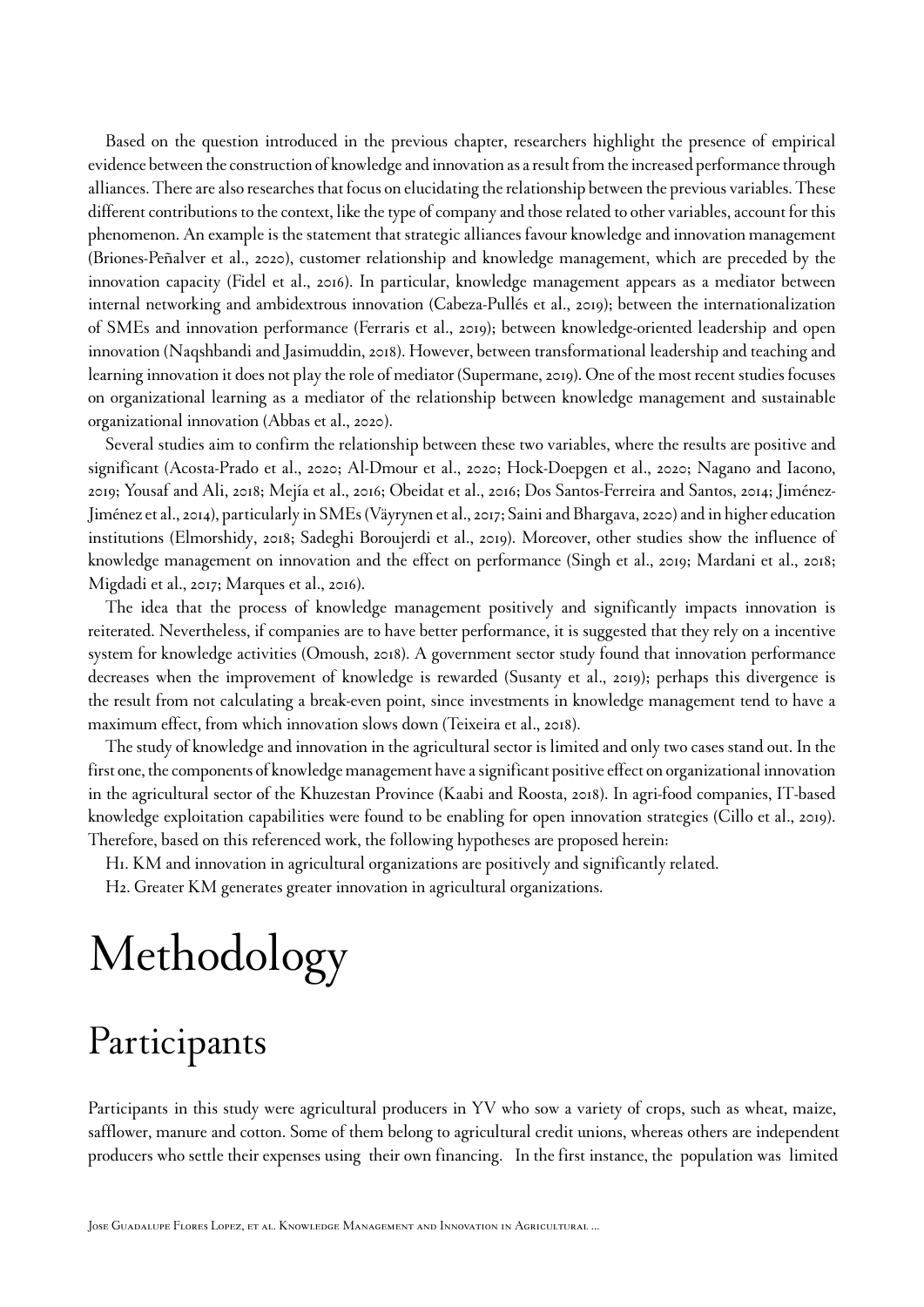to four agriculture credit unions. However, the universe encompassed all agricultural producers belonging to the YV, as describeb above.

Regarding the data collection, a total of 95 subjects were included [\(table 2](#page-7-0)). Micro-organizations account for 79% of the subjects, and the remainder is taken as small and medium enterprises, as defined by the Official Gazette of the Federation in 2009.

<span id="page-7-0"></span>

| <b>Market Stall</b>          | Frequency | Percentage |
|------------------------------|-----------|------------|
| Producer (Farmer)            | 64        | 65         |
| Administrators               | 26        | 29         |
| <b>Technical Supervisors</b> |           |            |
| Total                        | 95        | 100        |

*TABLE 2. Number of people surveyed by post*

#### Source: own work

Based on [table 2](#page-7-0), it should be noted that approximately 20 different employment positions were captured; however, it was decided to group them into three large sets. The first group are the farmers-producers, who are mostly individuals with business activities completely dedicated to the agricultural activity. It should be noted that this group also includes shareholders of common land, whose distinctive feature is a low agricultural production due to the extent of area they own. The second group includes field managers, managerial staff of legal entities, and production and/or field managers. The last group includes floor supervisors, technicians and production supervisors.

<span id="page-7-1"></span>A large percentage of the sample completed only their basic education; however, a significant number completed earned any higher education degree, including graduate studies [\(table 3\)](#page-7-1).

| Schooling                        | Frequency | Percentage |
|----------------------------------|-----------|------------|
| <b>Basic</b> level               | 38        | 36.5       |
| High school                      | 21        | 23.5       |
| Bachelor's or engineering degree | 29        | 32.9       |
| Graduate                         |           | 7.1        |
| Total                            | 95        | 100        |

*TABLE 3. Academic degree of the sample*

#### Source: own work

In [table 3,](#page-7-1) as in the previous one, the academic grades were grouped, where the category of basic education corresponds to elementary and junior high school levels. However, the level to be highlighted is that of undergraduate degree. Approximately 33% of the sample has a bachelor or engineering degree, which indicates that agricultural producers seek academic improvement. The graduate category includes four subjects with master's degrees and two with doctorates.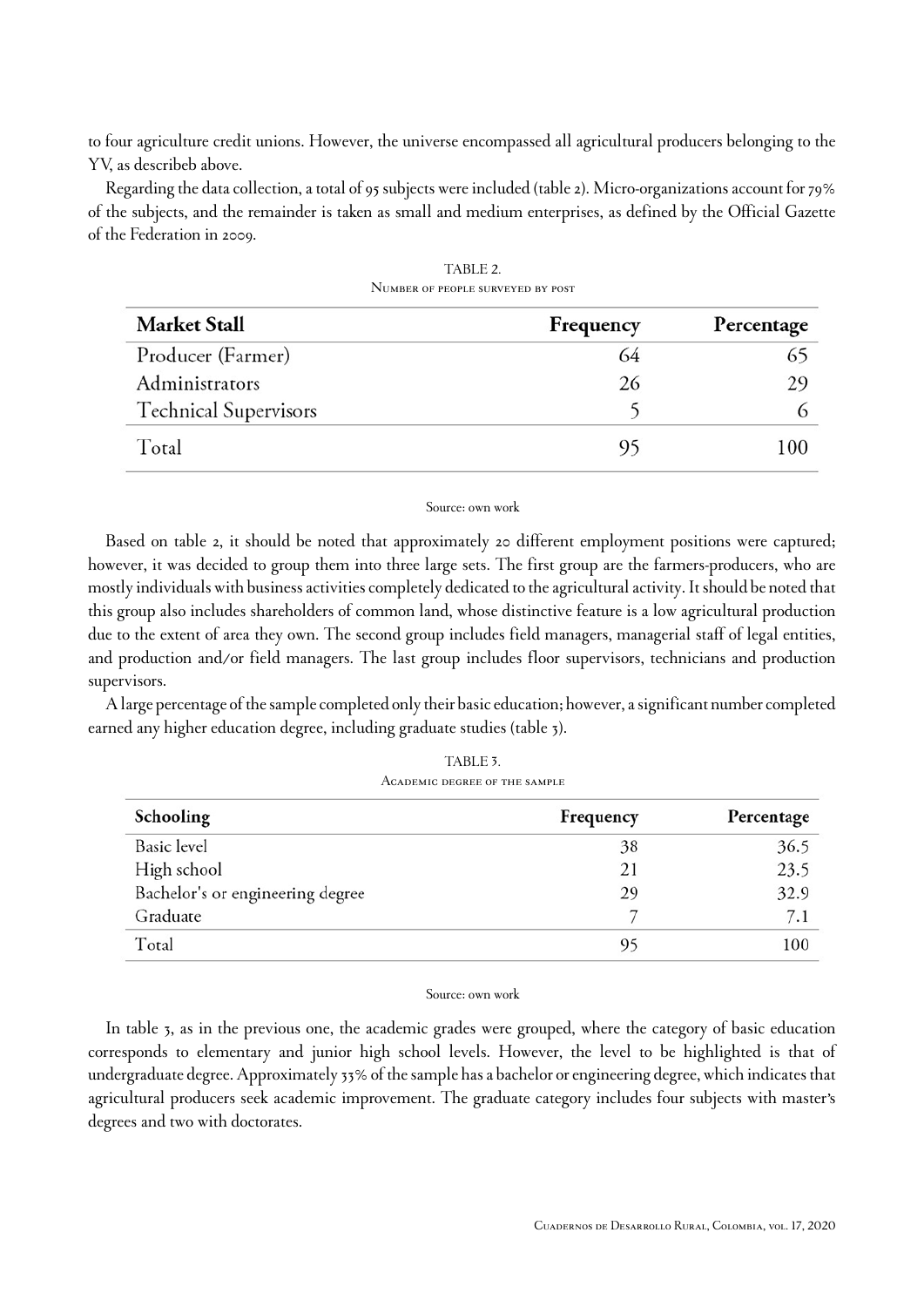### Instruments

The questionnaire design was a five-point Likert-scale instrument that consisted of 36 items in total. The items were as follows: for the KM variable, 14 items were considered (1-14). These were based on theory ([Bueno, 1999;](#page-16-8) [Nonaka and Takeuchi, 1995](#page-19-3)) and some of the instrument applied by [Jones \(2009\)](#page-18-13). For the innovation variable, a total of 22 items (15-36) that explained the dimensions of products and processes, technology and collaborative strategic development were obtained. Some items in this section were taken from theory ([OCDE, 2005\)](#page-19-12), and the remainder from the instrument applied by [Goktan \(2005\).](#page-17-18)

Another instrument used herein was a structured interview guide, which was consisted of five elements: 1. An interview script containing the explanation and purpose of the application; 2. General context, that includes the origin, growth and current situation of the organization; 3. Knowledge management, where the dimensions of knowledge creation, knowledge application and knowledge transfer were generalized; 4. Innovation, asking about products and processes as well as technology and development.

<span id="page-8-0"></span>In total, seven in-depth interviews were implemented as follows: three natural persons and four legal persons with these characteristics: low and high planting surface, and active members of agricultural producer associations  $(table 4).$  $(table 4).$  $(table 4).$ 

| TABLE 4.                                   |
|--------------------------------------------|
| CHARACTERISTICS OF THE RESPONDENTS $(N=7)$ |

| <b>Characteristics</b>                                 |   |
|--------------------------------------------------------|---|
| Individuals                                            | 3 |
| Entities                                               | 4 |
| Credit union partner and/or<br>producer organizations. |   |
| Grain cultivation                                      |   |
| Vegetal and/ other cultivation                         | 2 |
| Common land surface                                    | 5 |
| Low surface                                            | 3 |
| High surface                                           |   |

Source: own work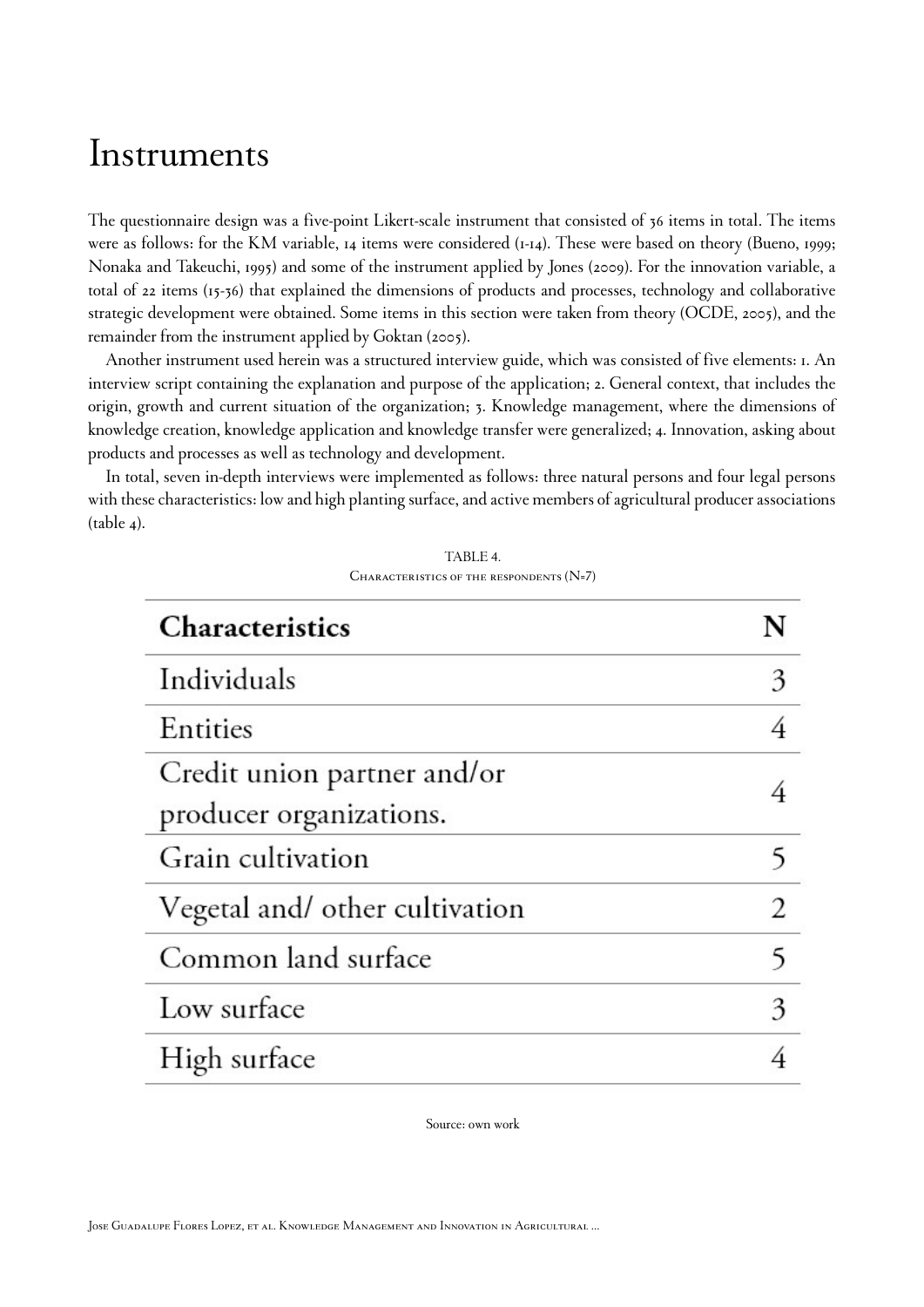## Procedure

Information was gathered to support the study variables. Once the information was selected, it was decided to use the Likert-scale format with five points to generate response options. After the structure was defined, each item was formulated with its respective theoretical and empirical support. Once the instrument was structured, it was validated by experts. The pilot test was applied to 17 agricultural producers. Based on the most outstanding data in the pilot test, the structure of items and the comprehension by the respondents were analyzed. According to the results from the pilot test, the instrument was applied, both individually and, in some cases, through producer groups in visits to their workplace. Ninety questionnaires were answered. A database was built with the gathered data, taking care to not make typos in order to avoid data corruption. Then, with the database based on the 95 respondents, the statistical analyses and tests described below were performed. According to the application of the interview, it was observed in the pilot test that the guiding questions were appropriate; however, it was necessary to guide the producer to answer essential issues since it was detected that the objective of obtaining valid information can be diverted by talking about topics not focused on the main search. Once the information with audio evidence was obtained, the data was processed. According to this, the Microsoft Word tool was utilized to write the original audios obtained during the interviews without omitting any data and content information. Next, a table analysis was created for each question with its dimensions, in which textual quotations were extracted and could help to interpret the quantitative results.

# Results

<span id="page-9-0"></span>The internal validity of the instrument was determined using the database through tests for normality (asymmetry and kurtosis), and the consistency of the internal factors of the instrument was tested with an exploratory factor analysis [\(tables 5](#page-9-0) and [6\)](#page-10-0).

| Element                  | Percentage |  |  |
|--------------------------|------------|--|--|
| KMO                      | 0.833      |  |  |
| Bartlett test            | 0.000      |  |  |
| Square Chi               | 1311.87    |  |  |
| Total Variance Explained | 64         |  |  |

*TABLE 5. Results of factor analysis: KMO-Bartlett-Chi-variance*

Source: own work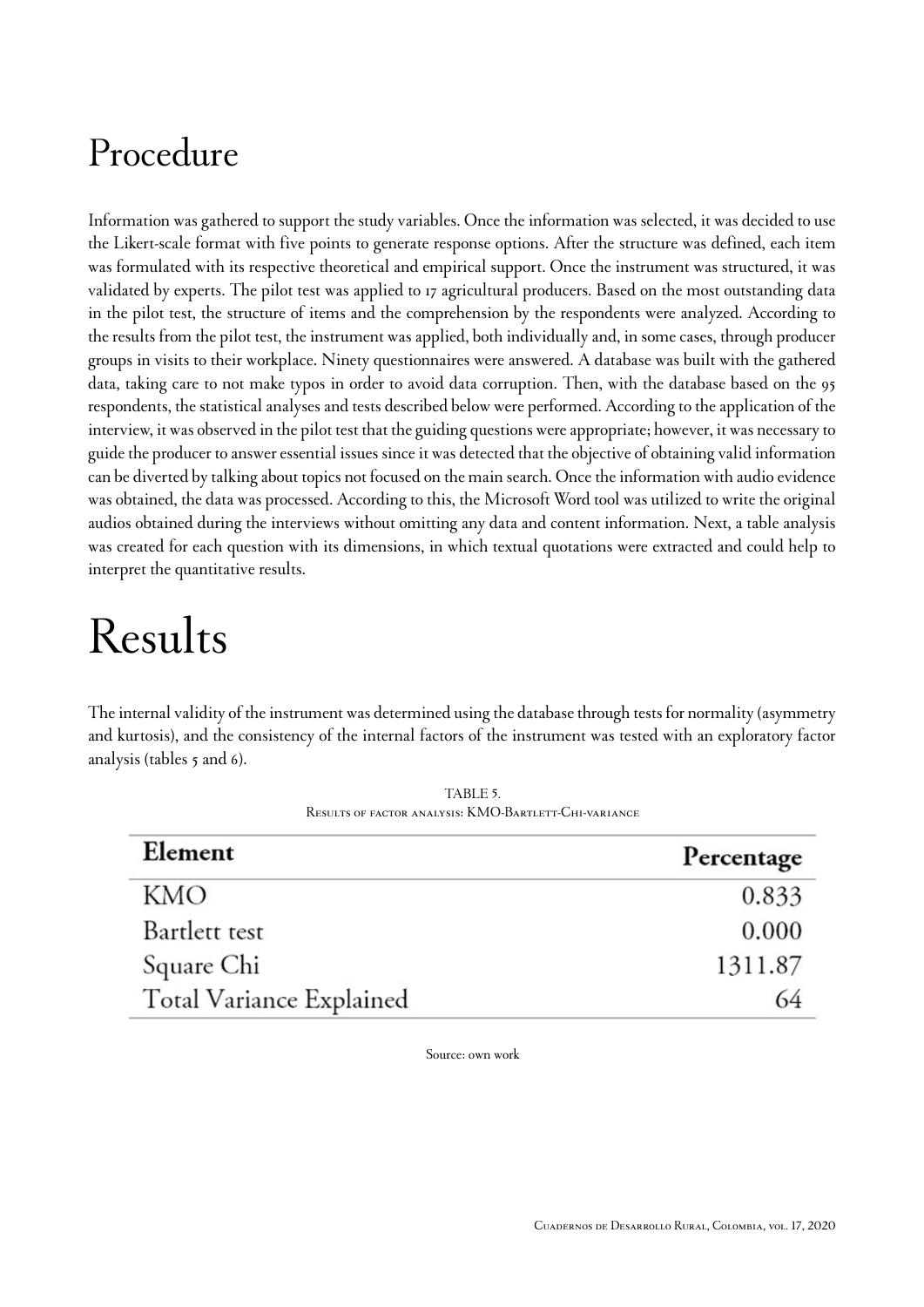<span id="page-10-0"></span>

| Item              | <b>Factor Loadings</b> |          | Communalities |  |  |
|-------------------|------------------------|----------|---------------|--|--|
|                   | 1                      | 2        |               |  |  |
| NNO1              | 0.697                  | 0.307    | 0.681         |  |  |
| INNO <sub>2</sub> | 0.768                  | 0.261    | 0.730         |  |  |
| INNO4             | 0.795                  | 0.120    | 0.634         |  |  |
| INNO7             | 0.706                  | $-0.038$ | 0.484         |  |  |
| INNO8             | 0.875                  | 0.112    | 0.683         |  |  |
| INNO9             | 0.832                  | 0.268    | 0.759         |  |  |
| INNO10            | 0.766                  | 0.198    | 0.667         |  |  |
| INNO13            | 0.557                  | 0.239    | 0.564         |  |  |
| INNO19            | 0.737                  | 0.062    | 0.592         |  |  |
| KM1               | 0.326                  | 0.674    | 0.701         |  |  |
| KM <sub>2</sub>   | 0.302                  | 0.784    | 0.758         |  |  |
| KM3               | $-0.088$               | 0.688    | 0.457         |  |  |
| KM5               | 0.268                  | 0.697    | 0.681         |  |  |
| KM7               | 0.146                  | 0.855    | 0.701         |  |  |
| KM8               | 0.076                  | 0.870    | 0.656         |  |  |
| KM9               | 0.093                  | 0.710    | 0.568         |  |  |
| <b>KM10</b>       | 0.171                  | 0.635    | 0.594         |  |  |
| KM11              | 0.302                  | 0.613    | 0.723         |  |  |
|                   |                        |          |               |  |  |

*TABLE 6. Matrix and rotated component model*

#### Source: own work

[Table 5](#page-9-0) presents the KMO (Kaiser, Meyer and Olkin) test results to search for correlations between the variables. The KMO test indicates a correlation when the result is close to 1. In this case, 0.833 is remarkable and can be deemed a partial correlation of the variables. The results of Bartlett's sphericity test are presented in the same [table 5](#page-9-0). These results indicate significance because the value is less than 0.05, meaning that the null hypothesis is rejected and factorial analysis can be applied.

Another criterion approved in the internal validation is shown, as with the principal components (PC)extraction method, there is clarity in the extraction of the internal factors of the instrument when selecting those items that are greater than 0.333 and are not grouped into more than two factors. In the end, the three main components explain 64% of the total variance of the variables.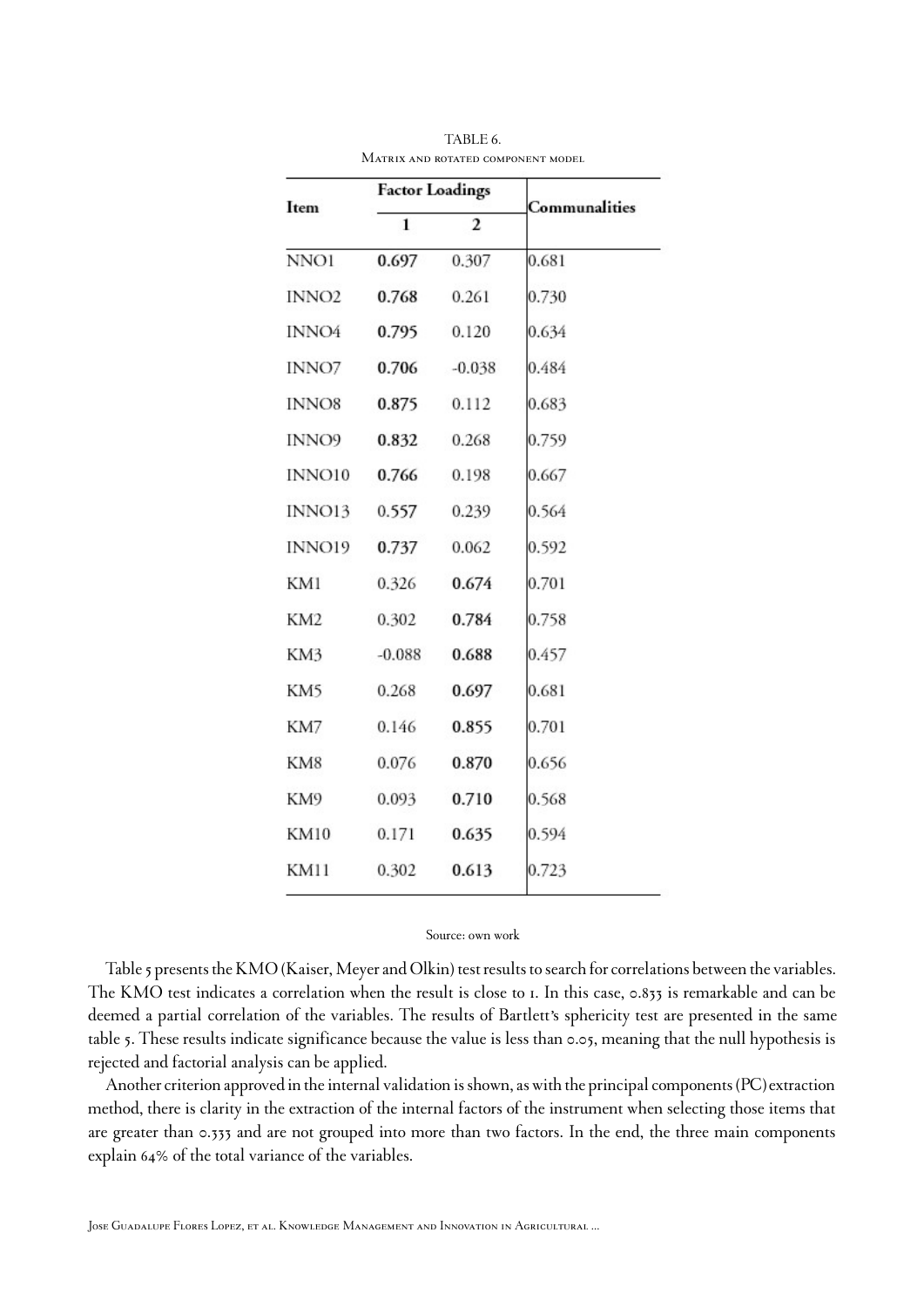As observed, in the end, the model consists of 18 items grouped into two factors, all above 0.333 and loading clearly onto one factor. The grouping was performed through the Varimax rotation method and the CP extraction method. Therefore, the previous structure is the one validating that the items of the instrument are highly correlated with each other. Once the factor analysis was performed, it was proposed to review the reliability of the items covering the three variables of the instrument [\(table 7](#page-11-0)). Due to these facts, the database was applied again, and the items were subjected to the Cronbach's alpha test.

<span id="page-11-0"></span>

| <b>IVELIADILI LI VE VANTADLEJ</b> |                            |
|-----------------------------------|----------------------------|
| Elements                          |                            |
|                                   | 0.907                      |
|                                   | 0.916                      |
|                                   | Number of Cronbach's Alpha |

*TABLE 7. Reliability of variables*

#### Source: own work

Once the database was analyzed in the system, the corresponding statistical tests were performed. In the first instance, it is crucial to report the results regarding the hypotheses. The hypotheses proposed in the theoretical section of the project are accepted:

H1. KM and innovation are positively and significantly related.

H2. Greater KM generates more innovation.

<span id="page-11-1"></span>To obtain the above results, a correlation test was performed ([table 8\)](#page-11-1). From this test, it is evident that KM and innovation have a correlation percentage greater than 44%, which indicates a significant relation between the variables at a significance level of 0.01, being greater than zero and positive.

| TABLE 8                                |  |
|----------------------------------------|--|
| <b>CORRELATION BETWEEN KM AND INNO</b> |  |
|                                        |  |

| Variable   | N  | $M(\%)$ SD $(\%)$ |      |            |      |
|------------|----|-------------------|------|------------|------|
| KМ         | 90 | 3.59              | 0.85 | ---        |      |
| Innovation | 90 | 3.32              |      | 0.98 0.448 | ---- |

#### Source: own work *Note:* Significant at .01 (2 tailed).

It should be noted that [table 8](#page-11-1) demonstrates an effective relationship, and this is considered acceptable within the parameters noted by Pearson, as the percentage presented explains 20% of the shared variance among its elements. Therefore, there are elements to consider within the agricultural organizations that underpin this relationship. For example, the items KM1 and KM2, which quantify whether the producers have activities for the generation and acquisition of knowledge, present an average value above 3.8, with which the data confirm a level of response according to the activities of generation and acquisition that relates to item INNO19 that, in turn, shows the same tendency to generate changes in the processes and products as time passes.

According to this last statement, in the YV the activities that generate and provide knowledge, and favor innovation are mainly they training by third parties, i.e., an empirical knowledge already proven as mentioned by the interviewee 4 and 7, respectively; "the little, medium or regular knowledge I acquired in the development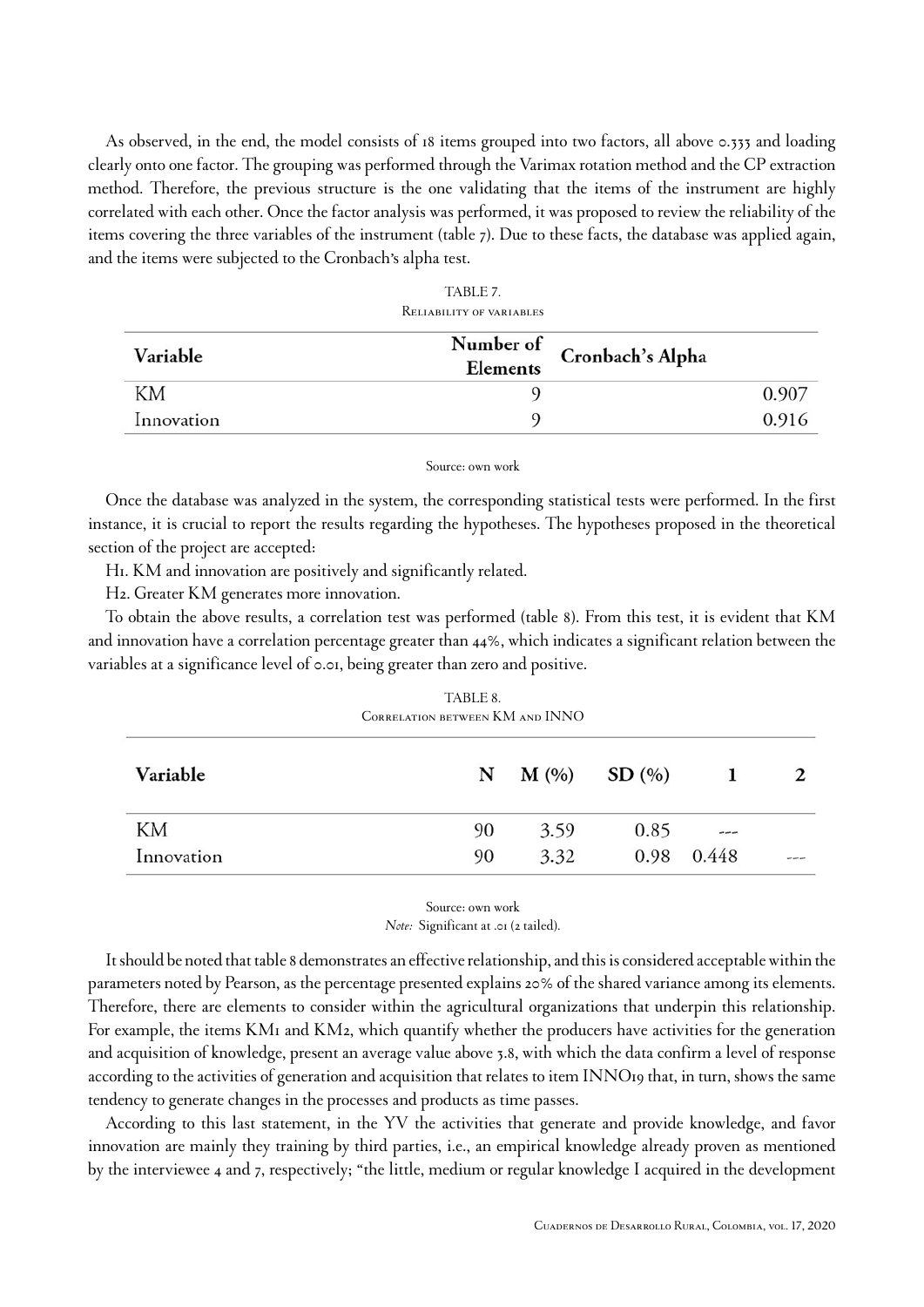bank, and whether or not you want in the field, where you become a professional, this does not happen in school or books" (I4); "we have been involved in several events, in various training and knowledge transmission forums by the Secretariat of Agriculture, Livestock, Hydraulic Resources, Fishing (SAGARHPA) Trusts Instituted in Relation to Agriculture (FIRA) and Rural Finance" (I7). Consequently, the relationship between the variables shows an influence that the KM generates on innovation; it is observed in detail with a linear regression ([table 9\)](#page-12-0).

<span id="page-12-0"></span>

| TABLE 9.<br>LINEAR REGRESSION BETWEEN KM AND INNO |       |                         |   |      |       |  |  |
|---------------------------------------------------|-------|-------------------------|---|------|-------|--|--|
| Variable                                          | B     | 95% CI                  | В |      |       |  |  |
| Innovation                                        | 0.388 | $[0.219 - 0.557]$ 0.448 |   | 4.56 | 0.001 |  |  |

Source: own work *Note:* R 2 = .20 (N = 95, p <.001). CI = confidence interval for B.

In particular, the results shown in [table 9](#page-12-0) above indicate that KM predicts 20% of innovation in YV agricultural organizations; therefore, it is estimated that the remaining 80% is dispersed in other variables not considered in this study. This result stresses the importance of sharing and transferring knowledge so that innovation in YV may increase in terms of new crop varieties and new techniques offered by the talks promoted by governmental agencies.

In addition, what prevails is getting to know new technologies in these talks and conferences, in some cases to acquire and modify them: "there are very modern four-row tractors and we made six-furrow seeders, then it is faster" (I3); and in some aspects related to product packaging, innovations are also highlighted to reduce costs: "we received that machine, but we adapted it to what we wanted, is currently a band that is totally different with which we could decrease a time of 80% to what normally makes a normal band" (I7). The modification and relation to the processes are highly oriented to the production process in which the INNO13 item is highlighted. It presents an average value higher than 3.8, which creates a trend in the agricultural organizations in the Yaqui Valley. In other words, there are new ways to improve your production flexibility.

Therefore, it is important to consider the fundamental aspects that generate the results of the knowledge management dimensions: creation and acquisition, transfer and application, which are related to the innovation dimensions: products, processes and services, technology and development, which can be interpreted as follows:

The creation and acquisition of knowledge in the Yaqui Valley is largely due to the training and practice of the know-how, which is induced by a transfer of knowledge in various areas as mentioned by interviewees 4, 5 and 6: "with the example, the daily practice and the mechanization in the field"  $(I_5)$ ; "I studied, that is why I prepared myself, I don't want to be boastful but everything we do we must be prepared" (I6); "I acquired the few, medium or regular skills in development banking, and in the daily basis" (I4); "With technical advice, there were programs related to technical advice that at the time they were applied by the rural bank and generated the technical knowledge for the agriculture management" (I5). The training by third parties is then highlighted as an essential factor in the explanatory model of the relationship between both variables.

Products, processes and services have been innovated through the acquisition of technology. In this case, crop varieties, new planting techniques and changes in machinery and process development were referred to by the interviewees 1, 2 and 6: "there are several products that are derived from this. First is the plant, where we are working on extraction of essential amino acids for insect repellents", "in the mechanical part or harvest there is not a single company or person in the world that harvests mechanically as we do" (I1); "the changes were related to the addition of foliar fertilizer" (I2); "I have diversified to other types of crops, such as corn, safflower, sesame, beans. Looking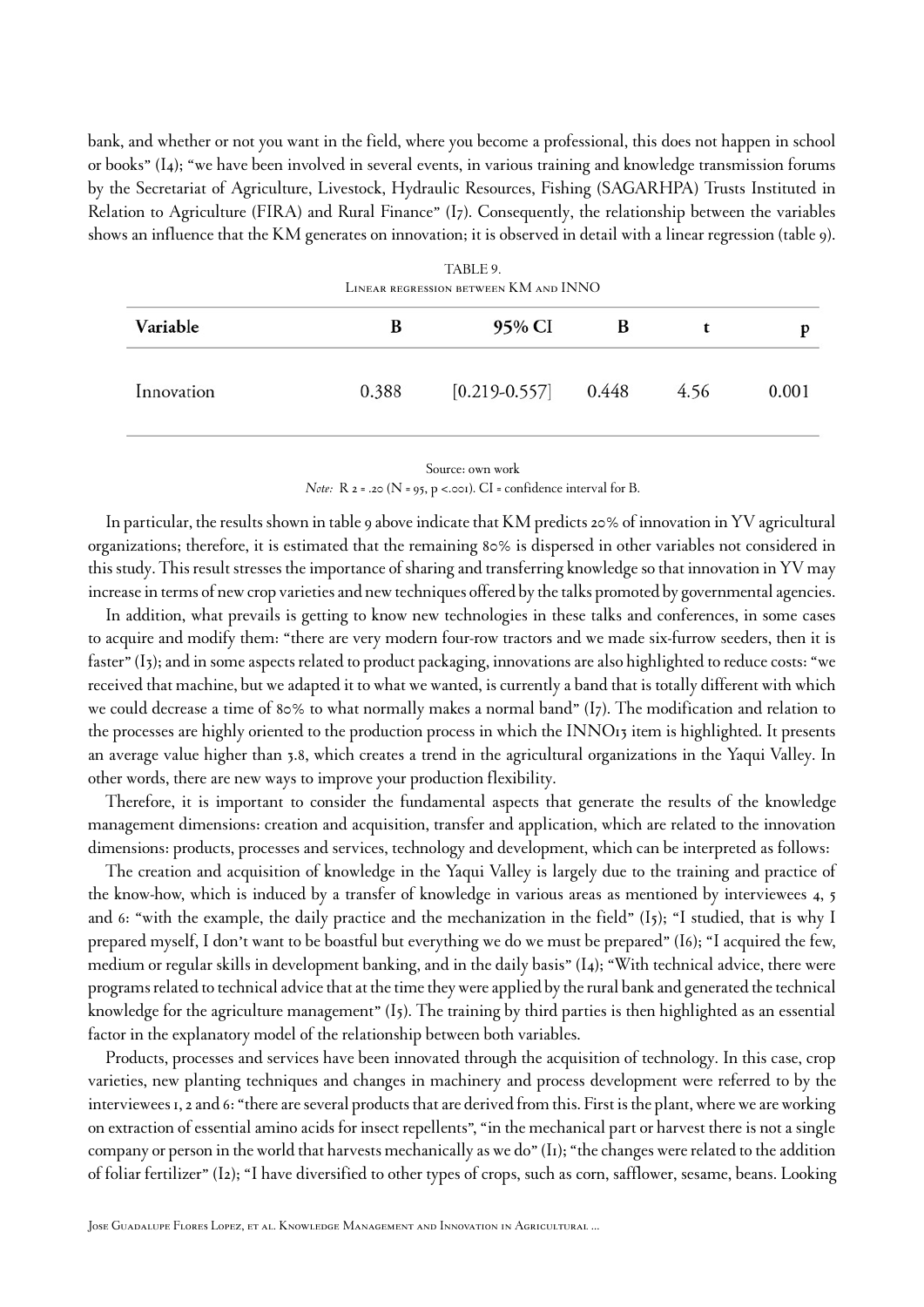for the optimization of both financial and machinery resources, because if we are going to plant in large areas we need many elements for large areas" (I6).

Consequently, with the two previous aspects, factors directly involved in that relationship are identified: training by third parties, transference and adaptation through informal talks between the producers. "There are producers who know a lot, who know much more than myself, who I have a lot of respect for, and whom I have learned" (I4); the family itself, creator of knowledge: "when my father started to prepare the land for some crop I was always attentive to see how he did it, then you learn and improve it" (I2); in addition, the family is confirmed as a source of ideas that are transmitted by generations "my father is from the culture of work and effort that he inherited them from his grandfather, which is his dad, and then he would be my grandfather; hence, I have had patterns that I have copied them, this way we transmit the knowledge" (I4).

All the foregoing, after a deep analysis, provides a broader picture on how knowledge is managed in the YV and, in turn, provides elements that transform into innovative ideas that relate to and impact the regional economy and directly interfere in a constant change reflected in production techniques. This is an essential part of the process innovation. Similarly, the improvement in business methods leads to the generation of additional services by encouraging the introduction of new markets and the generation of new products that are presented through the explanatory model [\(figure 3](#page-13-0)).

<span id="page-13-0"></span>

#### *FIGURE 3.*

*Analysis of the relationship between KM and Innovation in the VY Source: own work*

## Discussion

According to the main findings presented herein, it is necessary to detail the most salient discussions from an empirical perspective. To do so, the main elements of the variables researched in other agricultural and rural areas of the world are presented using different methodologies.

The generation of knowledge through multiple sources of information among the small agricultural producers of the districts of Kenya is what [Munyua and Stilwell \(2010\)](#page-19-13) emphasize in their quantitative and qualitative study. Using a sample of 224 producers in the districts making up the local agricultural system and several meetings through focus groups, they determined that the labor links with the other producers are weak. However, the groups were effective in promoting and expanding new technologies, innovation and improved cultivation methods. This situation is similar to what is occurring now in the YV in the sense that agricultural producers transfer ideas through informal talks and, therefore, there is an accurate communication of information to generate their own knowledge. From the same perspective, [Rees et al. \(2000\)](#page-19-14) determined that the main sources of knowledge that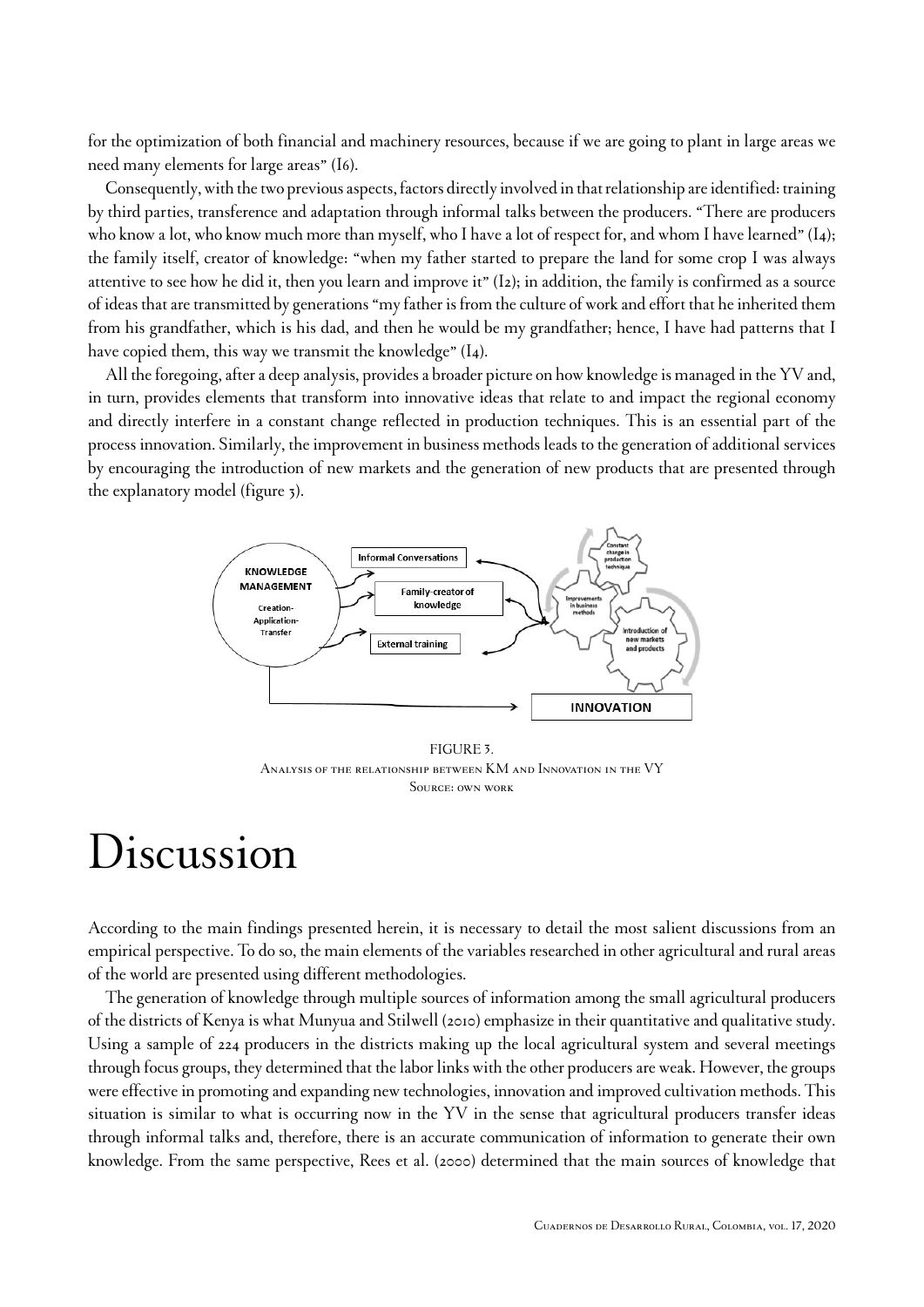small producers have in five of the seven districts of Kenya are local ones, such as neighbors, families, markets, and community-based organizations. Similar to the above, in the YV the family plays a fundamental role in the management of information to generate knowledge, since the YV has given all authority to the collective ejido producers (composed by families) as their only means to increase the standard of living of the peasants and their families belonging to these working groups [\(Cárdenas-García, 2016\)](#page-16-14).

In the case of innovation in agriculture, now it is pertinent to discuss the work by [Dolinska and d'Aquino \(2016\)](#page-17-3) carried out in agricultural cooperatives in France, who performed a qualitative study of agricultural cooperatives in France to examine the role of communities (CoPs) of farmers according to the innovation process. Their findings are interesting because they demonstrate that farmers belonging to these communities are better trained for innovation than those who work individually with the expert's support. In YV occurs the opposite: farmers are individualistic and do not use groups to strengthen their innovation processes but, rather, as a strategy to link their membership to a union or society through financing strategies or government resources.

In the same way, it is necessary to share knowledge about the innovation process among farmers, the scope of doing a systematized work of innovation and its benefits. According to this, in YV happens something different, institutions specializing in research and improvements in product and technical processes are trying to work with producers to give them new practices, as the interviewee 6 considers: "there is innovation in crop diversity, all people are given training, talks about marketing , costs…" (I6). However, they are, themselves, the ones creating barriers to the entry of that new knowledge in favor of innovation, as told by the interviewee 4: "there are producers who do not approach because they say to me no one will tell me what I have to do" (I4).

To continue the discussion of the findings, it is pertinent to reevaluate the empirical evidence for the relationship of KM and innovation. On this regard, [Dos Santos-Ferreira](#page-17-15) and Santos (2014) confirm this fact through their study in Portugal, in which they determine the influence of KM on innovation practices; the knowledge creation dimension is the most important factor contributing to innovation in these organizations. In this sense, as in YV and for agricultural producers, knowledge creation is a fundamental element, and statistical data above average (3.8) are relatively consistent with this research.

In the same vein, [Moos et al. \(2013\)](#page-19-15) present a research on manufacturing companies; they determine an optimal relation between innovation and technological knowledge and emphasize the strategy of applying that knowledge as a determinant and important element for the success in innovation. Regarding the organizations in YV also prove to be congruent with this fact, as the practices and management of the new technology are elements favoring innovation because the organizations agree that they are the first to introduce new methods and technologies in YV.

# Conclusions

Regarding the final contributions, it is concluded that the research objective is satisfactorily attained. On one hand, the correlation between the variables of the study is positive and significant. So it can be said that in YV, agricultural producers in the process of KM (creation, acquisition and transfer of knowledge) will also be considered innovative in terms of any innovation type.

On the other hand, the influence of KM on the innovation was acceptable, as the activities of generation of knowledge are related to the activities of innovation, although not strongly. Nevertheless, a correlation exists and can be considered a preliminary contribution of this study. With these results, it is necessary to underline the contribution of this study to the theory, taking into account the assumptions used to explain that KM influences innovation. In this sense, it is stated that, at least in YV, the influence is positive and significant for the agricultural producers.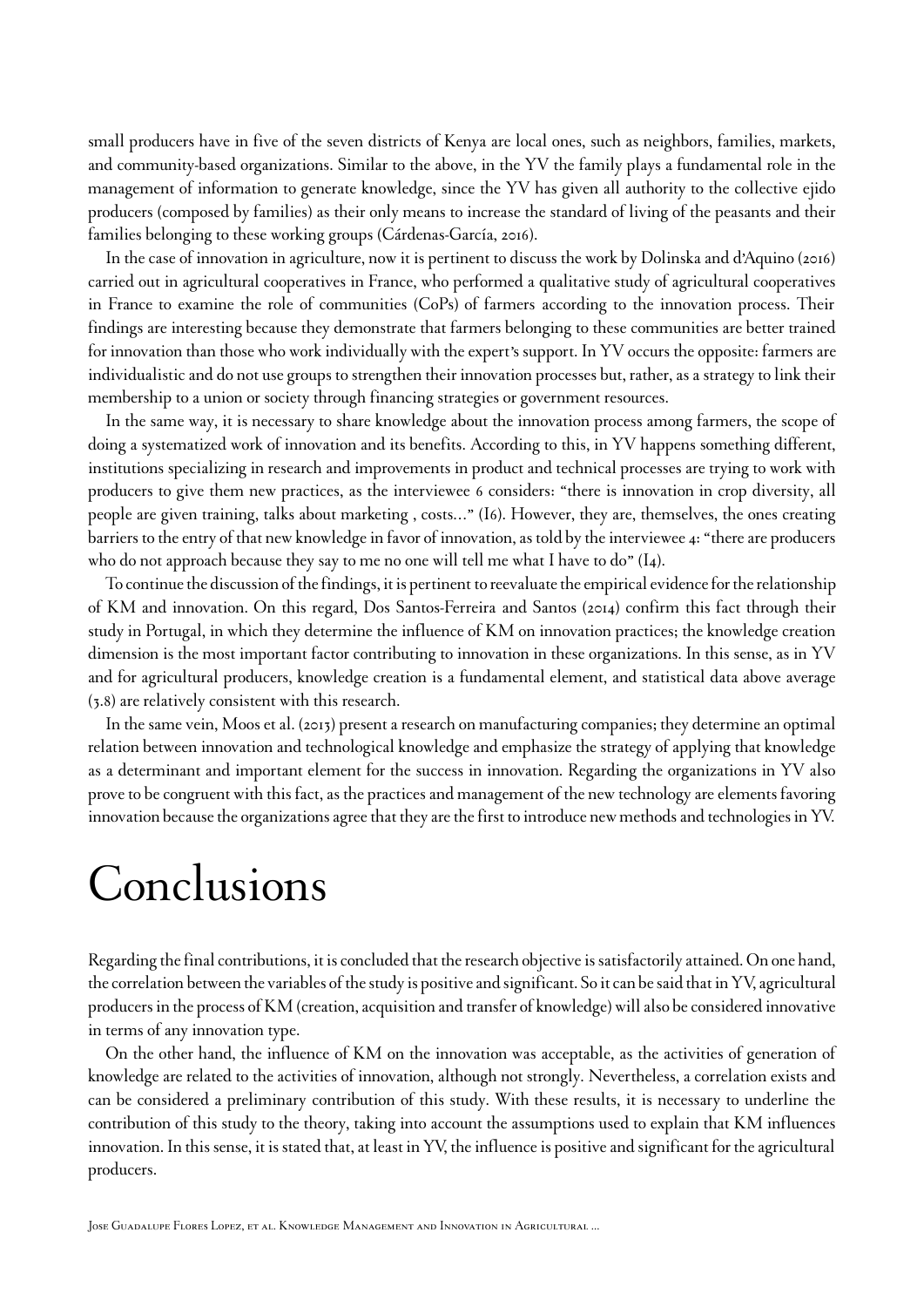Another important aspect to consider is the empirical contribution of this work to future studies, as this work can serve as a reference in organizational research for the agricultural sector, and particularly in YV. For this reason, we must underline the great gap existing so far and the new challenges that require working empirically with studies related to the variables of organizational analysis in a sector that usually is characterized by technical products.

It is extremely important to mention that YV is an unexplored area in the organizational sphere. The agricultural producer organizations found in this territory are covered by different lines of research mentioned in the field work, including the family, sustainability, climatic changes, governmental policies, modernity and tradition, among others.

As far as the family is concerned, it was observed that family is the first source to get information for the construction of knowledge and is involved in the societies created with strategic purposes. This way, most of the producers legally establish their farming societies with family members to obtain governmental funding and support.

It is necessary to take into account different possible methods for strengthening the present study. First, we can study the YV with the same variables but using different instruments or harvesting techniques. It would be interesting to create focus groups to debate the ideas and questions that may arise from the results and contrast them with the results from researches conducted at a global extent, thus obtaining benefits for the productive subjects involved in this sector.

On the other hand, it is necessary to include a greater number of participants to obtain opinions and data that provide us with a closer look at the organizational reality in which the agricultural organizations of the YV operate. It is possible that through academic and governmental partnering, some work could be performed to achieve the goal of covering the majority of the researched sector.

Regarding future researches, it is important to include a study to explore the family topic. The succession of agricultural families in YV is a topic that will allow diverse perspectives and will complement this research, especially regarding the values, customs and traditions attached to the cultural variable. This claim is supported by the fact that more than 80% of the land planted in the agricultural sector belongs to common land sectors, whose legislation is mainly made up of families.

### References

- <span id="page-15-2"></span>Abbas, J., Zhang, Q., Hussain, I., Akram, S., Afaq, A., & Shad, M. A. (2020). Sustainable innovation in small medium enterprises: The impact of knowledge management on organizational innovation through a mediation analysis by using SEM approach. *Sustainability, 12*(6), 2407. <https://doi.org/10.3390/su12062407>
- <span id="page-15-0"></span>Abtew, A., Niassy, S., Affognon, H., Subramanian, S., Kreiter, S., Garzia, G. T., & Martin, T. (2016). Farmers' knowledge and perception of grain legume pests and their management in the Eastern province of Kenya. *Crop Protection, 87*, 90-97.<https://doi.org/10.1016/j.cropro.2016.04.024>
- <span id="page-15-3"></span>Acosta-Prado, J. C., Navarrete, J. F. F., & Tafur-Mendoza, A. A. (2020). Relationship between conditions of knowledge management and innovation capability in new technology-based firms. *International Journal of Innovation Management*, 2150005-1. <https://doi.org/10.1142/S1363919621500055>
- <span id="page-15-4"></span>Al-Dmour, A., Al-Dmour, R., & Rababeh, N. (2020). The impact of knowledge management practice on digital financial innovation: The role of bank managers. *VINE Journal of Information and Knowledge Management Systems*, ahead-of-print(ahead-of-print).<https://doi.org/10.1108/VJIKMS-01-2020-0006>
- <span id="page-15-1"></span>Allende, T. C., Mendoza, M. E., Pérez-Salicrup, D. R., Villanueva-Díaz, J., & Lara, A. (2016). Climatic responses of Pinus pseudostrobus and Abies religiosa in the monarch butterfly biosphere reserve, central Mexico. *Dendrochronologia, 38*, 103-116.<https://doi.org/10.1016/j.dendro.2016.04.002>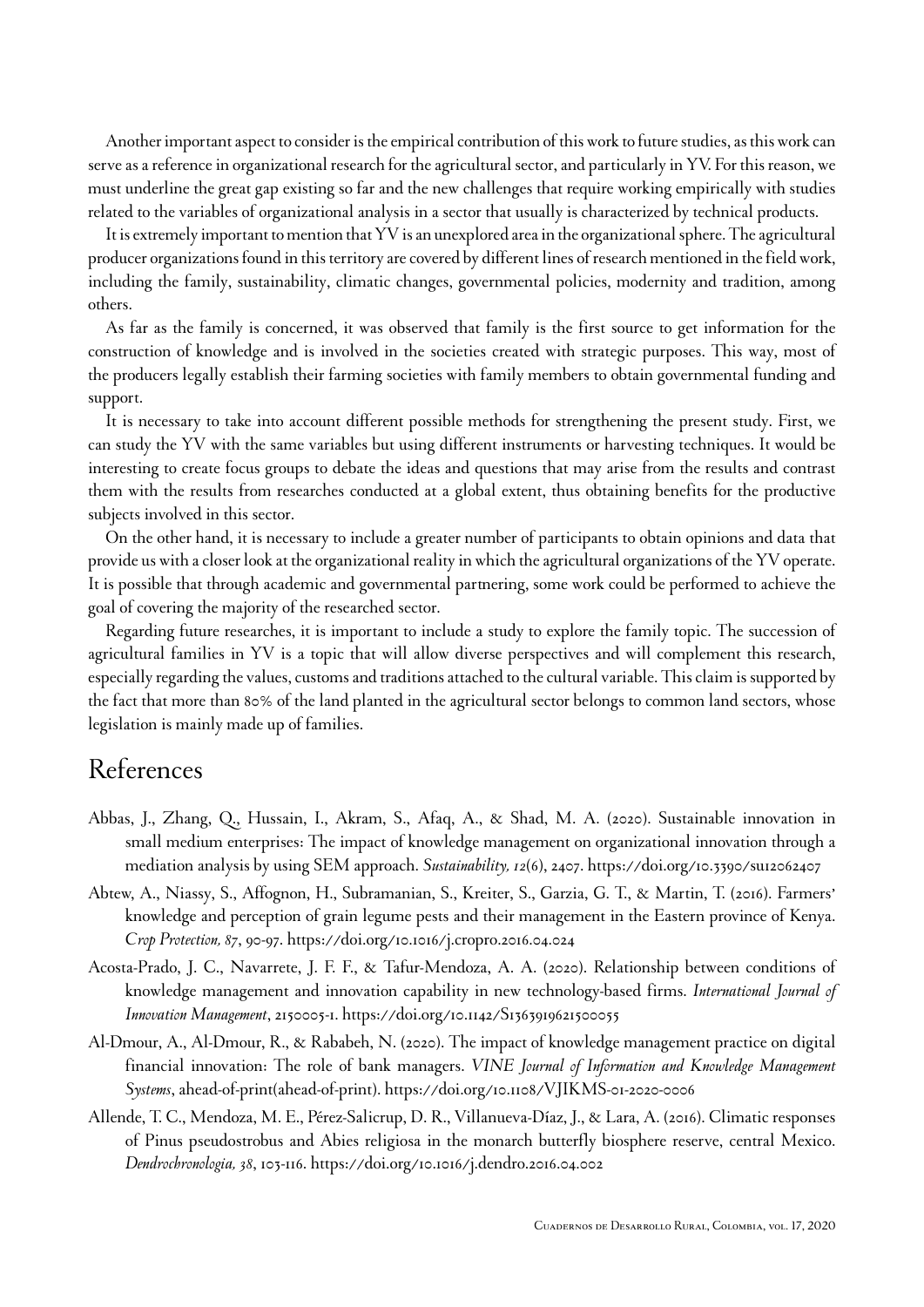<span id="page-16-10"></span>Andersen, A. (1999). *El Management en el Siglo XXI*. Granica.

- <span id="page-16-7"></span>Andreu, R., & Sieber, S. (1999). La gestión integral del conocimiento y del aprendizaje. *Economía Industrial*, (326), 63-72. [https://www.mincotur.gob.es/Publicaciones/Publicacionesperiodicas/EconomiaIndustrial/Re](https://www.mincotur.gob.es/Publicaciones/Publicacionesperiodicas/EconomiaIndustrial/RevistaEconomiaIndustrial/326/RAFAEL%20ANDREU.pdf) [vistaEconomiaIndustrial/326/RAFAEL%20ANDREU.pdf](https://www.mincotur.gob.es/Publicaciones/Publicacionesperiodicas/EconomiaIndustrial/RevistaEconomiaIndustrial/326/RAFAEL%20ANDREU.pdf)
- <span id="page-16-2"></span>Badstue, L. B., Bellon, M. R., Berthaud, J., Ramírez, A., Flores, D., & Juárez, X. (2007). The dynamics of farmers' maize seed supply practices in the Central Valleys of Oaxaca, Mexico. *World Development, 35*(9), 1579-1593. [h](https://doi.org/10.1016/j.worlddev.2006.05.023) [ttps://doi.org/10.1016/j.worlddev.2006.05.023](https://doi.org/10.1016/j.worlddev.2006.05.023)
- <span id="page-16-1"></span>Baloch, M. A., & Thapa, G. B. (2016). The effect of agricultural extension services: date farmers' case in Balochistan, Pakistan. *Journal of the Saudi Society of Agricultural Sciences, 17*(3). [http://dx.doi.org/10.1016/j.jss](http://dx.doi.org/10.1016/j.jssas.2016.05.007) [as.2016.05.007](http://dx.doi.org/10.1016/j.jssas.2016.05.007)
- <span id="page-16-3"></span>Bellon, M. R., & Hellin, J. (2011). Planting hybrids, keeping landraces: agricultural modernization and tradition among small-scale maize farmers in Chiapas, Mexico. *World Development, 39*(8), 1434-1443. [https://doi.org/1](https://doi.org/10.1016/j.worlddev.2010.12.010) [0.1016/j.worlddev.2010.12.010](https://doi.org/10.1016/j.worlddev.2010.12.010)
- <span id="page-16-11"></span>Briones-Peñalver, A. J., Bernal-Conesa, J. A., & de Nieves Nieto, C. (2020). Knowledge and innovation management model. its influence on technology transfer and performance in spanish defence industry. *International Entrepreneurship and Management Journal, 16*(2), 595-615. <https://doi.org/10.1007/s11365-019-00577-6>
- <span id="page-16-8"></span>Bueno, E. (1999). *La gestión del conocimiento en la nueva economía en gestión del conocimiento y capital intelectual. Experiencias en España*. IU Euroforum Escorial, San Lorenzo del Escorial.
- <span id="page-16-12"></span>Cabeza-Pullés, D., Fernández-Pérez, V., & Roldán-Bravo, M. I. (2019). Internal networking and innovation ambidexterity: The mediating role of knowledge management processes in university research. *European Management Journal, S0263-2373*(19), 30152-5.<https://doi.org/10.1016/j.emj.2019.12.008>
- <span id="page-16-6"></span>Campos, M., Velázquez, A., & McCall, M. (2014). Adaptation strategies to climatic variability: a case study of small-scale farmers in rural Mexico. *Land Use Policy, 38*, 533-540. [https://doi.org/10.1016/j.landusepol.2013.](https://doi.org/10.1016/j.landusepol.2013.12.017) [12.017](https://doi.org/10.1016/j.landusepol.2013.12.017)
- <span id="page-16-14"></span>Cárdenas-García, N. (2016). Movimiento campesino y oportunidades de cambio político y social. La experiencia del Valle del Yaqui (1920-1950). *Estudios de historia moderna y contemporánea de México*, (52), 69-87. [https://doi.o](https://doi.org/10.1016/j.ehmcm.2016.06.002) [rg/10.1016/j.ehmcm.2016.06.002](https://doi.org/10.1016/j.ehmcm.2016.06.002)
- <span id="page-16-4"></span>Castillo, Y. B. V., Pritchard, H. W., Frija, A., Veettil, P. C., Sanchez, J. A. C., van Damme, P., & van Huylenbroeck, G. (2014). Production viability and farmers' willingness to adopt Jatropha curcas L. as a biofuel source in traditional agroecosystems in Totonacapan, Mexico. *Agricultural Systems, 125*, 42-49. [https://doi.org/10.1016](https://doi.org/10.1016/j.agsy.2013.12.003) [/j.agsy.2013.12.003](https://doi.org/10.1016/j.agsy.2013.12.003)
- <span id="page-16-0"></span>Chenu, C., Angers, D. A., Barré, P., Derrien, D., Arrouays, D., & Balesdent, J. (2019). Increasing organic stocks in agricultural soils: Knowledge gaps and potential innovations. *Soil and Tillage Research, 188*, 41-52. [https://](https://doi.org/10.1016/j.still.2018.04.011) [doi.org/10.1016/j.still.2018.04.011](https://doi.org/10.1016/j.still.2018.04.011)
- <span id="page-16-9"></span>Choo, C. W. (1999). *La organización inteligente: el empleo de la información para dar significado, crear conocimiento y tomar decisiones*. Oxford University Press.
- <span id="page-16-13"></span>Cillo, V., Rialti, R., Bertoldi, B., & Ciampi, F. (2019). Knowledge management and open innovation in agri-food crowdfunding. *British Food Journal, 121*(2), 242-258. <https://doi.org/10.1108/BFJ-07-2018-0472>
- <span id="page-16-5"></span>Cortez-Arriola, J., Rossing, W. A. H., Massiotti, R. D. A., Scholberg, J. M. S., Groot, J. C. J. and Tittonell, P. (2015). Leverages for on-farm innovation from farm typologies? An illustration for family-based dairy farms in north-west Michoacán, Mexico. *Agricultural Systems, 135*, 66-76.<https://doi.org/10.1016/j.agsy.2014.12.005>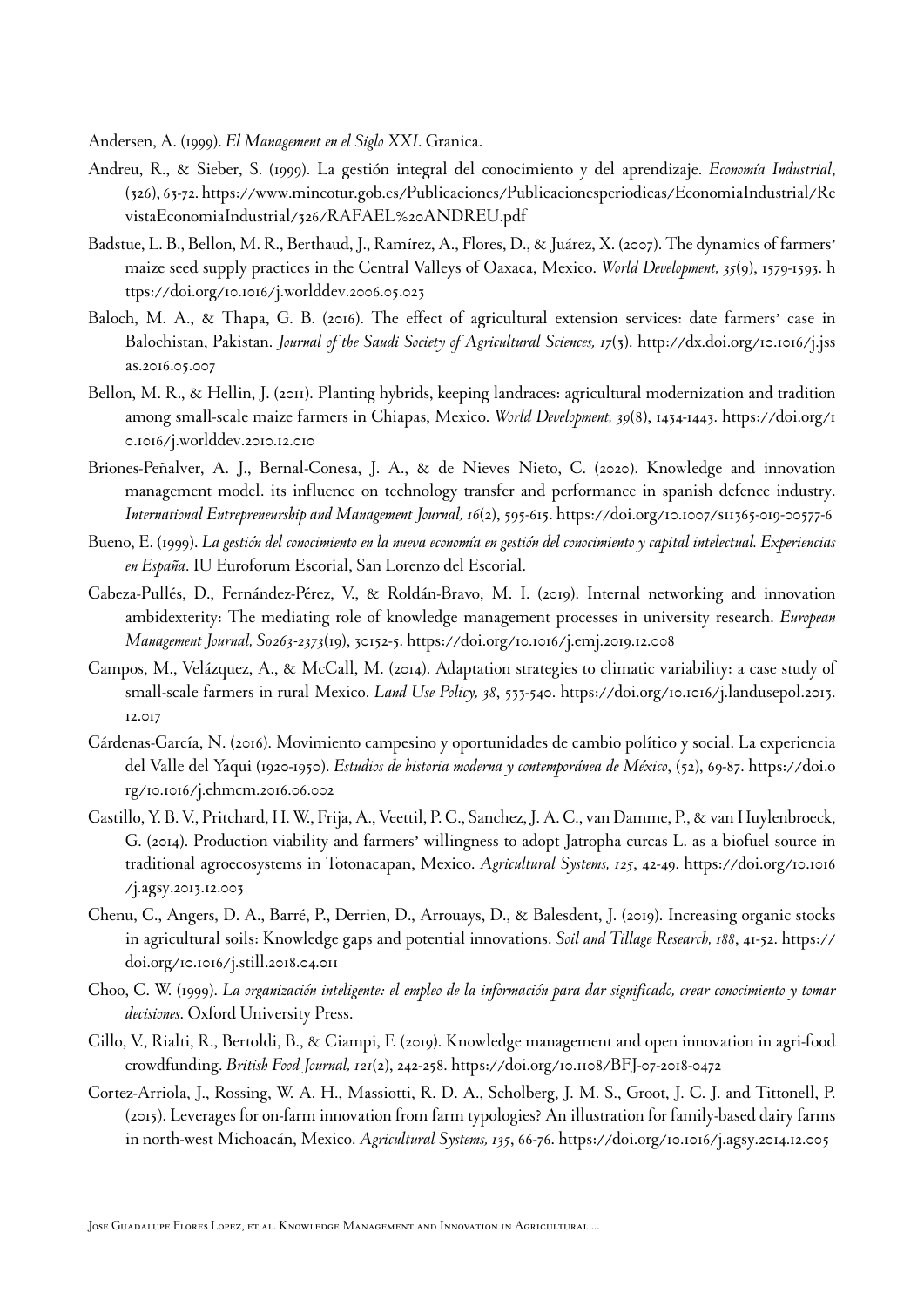- <span id="page-17-2"></span>Djanibekov, N., Djanibekov, U., Sommer, R., & Petrick, M. (2015). Cooperative agricultural production to exploit individual heterogeneity under a delivery target: the case of cotton in Uzbekistan. *Agricultural Systems, 141*, 1-13. <http://dx.doi.org/10.1016/j.agsy.2015.09.002>
- <span id="page-17-3"></span>Dolinska, A., & d'Aquino, P. (2016). Farmers as agents in innovation systems. Empowering farmers for innovation through communities of practice. *Agricultural Systems, 142*, 122-130.<https://doi.org/10.1016/j.agsy.2015.11.009>
- <span id="page-17-15"></span>Dos Santos-Ferreira, V. H., & Santos, A. (2014). The Impact of Knowledge Management in Innovation Performance in the Leiria Region. In *European Conference on Intellectual Capital*, p. 24. Academic Conferences International Limited.
- <span id="page-17-7"></span>Drucker, P. F. (1968). *The Age of Discontinuity Guidelines to our Changing Society*. Harper & Row.
- <span id="page-17-10"></span>Drucker, P. F. (1985). *Innovation and Entrepreneurship: Practice and Principles*. Harper & Row.
- <span id="page-17-6"></span>Dueck, G. (2001). Views of knowledge are human views. *IBM Systems Journal, 40*(4), 885-888. [https://doi.org/10.1](https://doi.org/10.1147/sj.404.0885) [147/sj.404.0885](https://doi.org/10.1147/sj.404.0885)
- <span id="page-17-17"></span>Elmorshidy, A. (2018). The impact of knowledge management systems on innovation: An empirical investigation in kuwait. *VINE Journal of Information and Knowledge Management Systems, 48*(3), 388-403. [https://doi.org/10.1](https://doi.org/10.1108/VJIKMS-12-2017-0089) [108/VJIKMS-12-2017-0089](https://doi.org/10.1108/VJIKMS-12-2017-0089)
- <span id="page-17-0"></span>Esparcia, J. (2014). Innovation and networks in rural areas. An analysis from European innovative projects. *Journal of Rural Studies, 34*, 1-14. <https://doi.org/10.1016/j.jrurstud.2013.12.004>
- <span id="page-17-13"></span>Ferraris, A., Giachino, C., Ciampi, F., & Couturier, J. (2019). R&D internationalization in medium-sized firms: The moderating role of knowledge management in enhancing innovation performances. *Journal of Business Research*, in press <https://doi.org/10.1016/j.jbusres.2019.11.003>
- <span id="page-17-12"></span>Fidel, P., Cervera, A., & Schlesinger, W. (2016). Customer's role in knowledge management and in the innovation process: Effects on innovation capacity and marketing results. *Knowledge Management Research & Practice*: SPECIAL ISSUE: Knowledge Management and Relationships in SMEs, *14*(2), 195-203. [https://doi.org/1](https://doi.org/10.1057/kmrp.2015.19) [0.1057/kmrp.2015.19](https://doi.org/10.1057/kmrp.2015.19)
- <span id="page-17-9"></span>Freeman, C. (1982). *The economics of industrial innovation*. MIT Press.
- <span id="page-17-11"></span>Fundación Cotec para la Innovación Tecnológica [Cotec]. (2007). *La persona protagonista de la innovación*. Cotec.
- <span id="page-17-18"></span>Goktan, A. B. (2005). *The Role of Strategy in the Innovation Process: A Stage Approach*. University of North Texas Denton.
- <span id="page-17-5"></span>Hessen, J. (2010). *Teori#a del conocimiento*. Panamericana Editorial.
- <span id="page-17-1"></span>Ho, K. L. P., Nguyen, C. N., Adhikari, R., Miles, M. P., & Bonney, L. (2019). Leveraging innovation knowledge management to create positional advantage in agricultural value chains. *Journal of Innovation & Knowledge*, *4*(2), 115-123.<https://doi.org/10.1016/j.jik.2017.08.001>
- <span id="page-17-14"></span>Hock-Doepgen, M., Clauss, T., Kraus, S., & Cheng, C. (2020). Knowledge management capabilities and organizational risk-taking for business model innovation in SMEs. *Journal of Business Research*. [https://doi.o](https://doi.org/10.1016/j.jbusres.2019.12.001) [rg/10.1016/j.jbusres.2019.12.001](https://doi.org/10.1016/j.jbusres.2019.12.001)
- <span id="page-17-4"></span>Honorato-Salazar, J. A., & Sadhukhan, J. (2020). Annual biomass variation of agriculture crops and forestry residues, and seasonality of crop residues for energy production in Mexico. *Food and Bioproducts Processing, 119*, 1-19.<https://doi.org/10.1016/j.fbp.2019.10.005>
- <span id="page-17-8"></span>Huang, K. T., Lee, Y., & Wang, R. (1999). *Quality Information and Knowledge*. Prentice Hall, Upper Saddle River.
- <span id="page-17-16"></span>Jiménez-Jiménez, D., Martínez-Costa, M., & Sanz-Valle, R. (2014). Knowledge management practices for innovation: a multinational corporation's perspective. *Journal of Knowledge Management, 18*(5), 905-918. [https:/](https://doi.org/10.1108/JKM-06-2014-0242) [/doi.org/10.1108/JKM-06-2014-0242](https://doi.org/10.1108/JKM-06-2014-0242)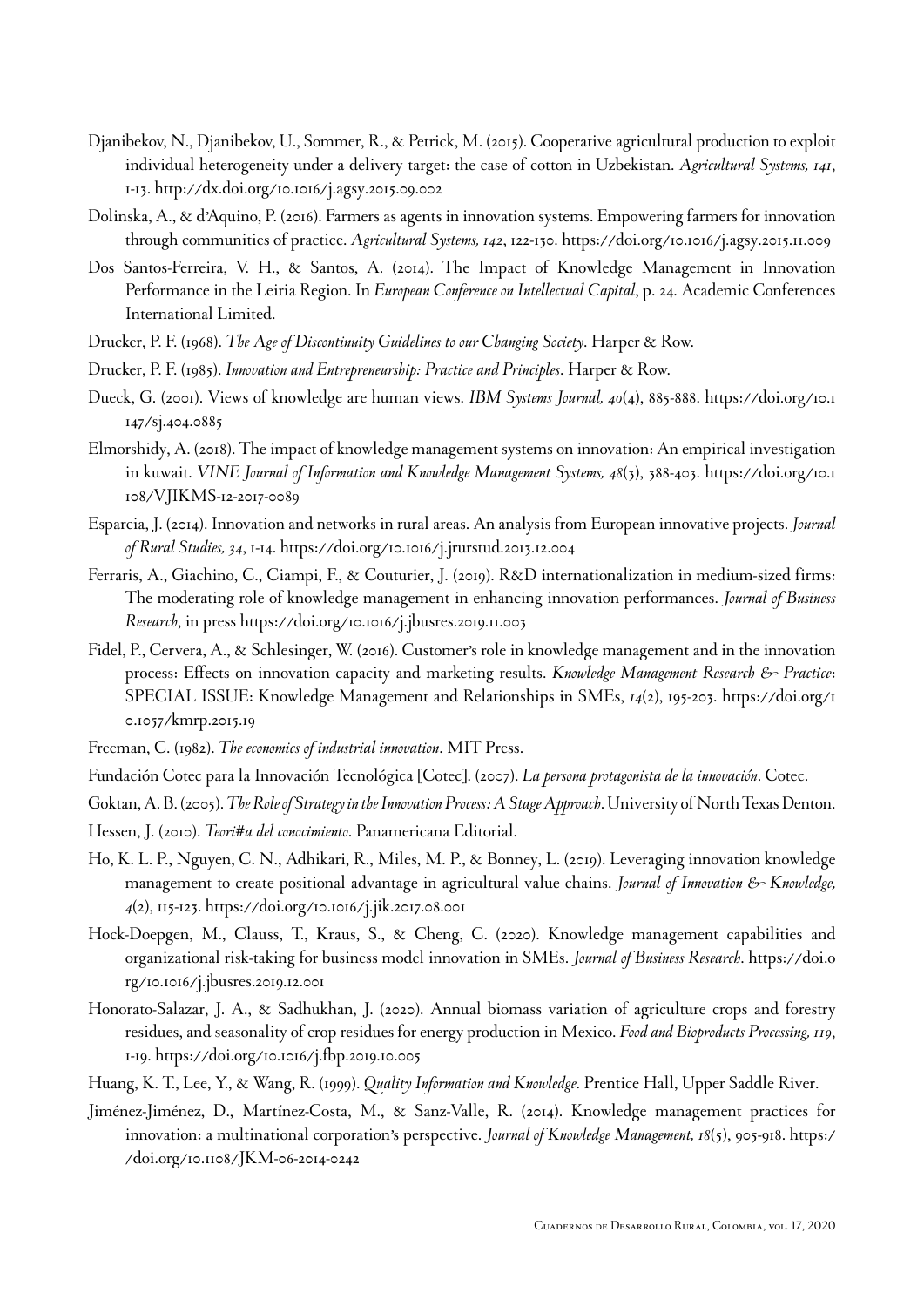- <span id="page-18-13"></span>Jones, M. B. (2009). *Organizational Culture and Knowledge Management: An Empirical Investigation of U.S. Manufacturing Firms (Order No. 3388995)*,(doctoral dissertation). Nova Southeastern University.
- <span id="page-18-12"></span>Kaabi, A., & Roosta, K. (2018). Promoting organizational innovation among agricultural extension experts: The role for knowledge management. *International Journal of Agricultural Management and Development, 8*(3), 421-431. <https://doi.org/10.22004/ag.econ.292550>
- <span id="page-18-0"></span>Kamasak, R., Yavuz, M., Karagulle, A. O., & Agca, T. (2016). Importance of strategic flexibility on the knowledge and innovation relationship: an emerging market study. *Procedia - Social and Behavioral Sciences, 229*, 126-132. [h](https://doi.org/10.1016/j.sbspro.2016.07.121) [ttps://doi.org/10.1016/j.sbspro.2016.07.121](https://doi.org/10.1016/j.sbspro.2016.07.121)
- <span id="page-18-1"></span>Khan, M., & Damalas, C. A. (2015). Factors preventing the adoption of alternatives to chemical pest control among Pakistani cotton farmers. *International Journal of Pest Management, 61*(1), 9-16. [https://doi.org/10.1080/0967087](https://doi.org/10.1080/09670874.2014.984257) [4.2014.984257](https://doi.org/10.1080/09670874.2014.984257)
- <span id="page-18-8"></span>Knight, K. E. (1967). A descriptive model of the intra-firm innovation process. *The Journal of Business, 40*, 478-496. <https://doi.org/10.1086/295013>
- <span id="page-18-6"></span>Lares-Orozco, M. F., Robles-Morúa, A., Yepez, E. A., & Handler, R. M. (2016). Global warming potential of intensive wheat production in the Yaqui Valley, Mexico: a resource for the design of localized mitigation strategies. *Journal of Cleaner Production, 127*, 522-532. <https://doi.org/10.1016/j.jclepro.2016.03.128>
- <span id="page-18-4"></span>Lobell, D. B., Asner, G. P., Ortiz-Monasterio, J. I., & Benning, T. L. (2003). Remote sensing of regional crop production in the Yaqui Valley, Mexico: estimates and uncertainties. *Agriculture, Ecosystems & Environment*, *94*(2), 205-220. [https://doi.org/10.1016/S0167-8809\(02\)00021-X](https://doi.org/10.1016/S0167-8809(02)00021-X)
- <span id="page-18-7"></span>Luers, A. L., Lobell, D. B., Sklar, L. S., Addams, C. L., & Matson, P. A. (2003). A method for quantifying vulnerability, applied to the agricultural system of the Yaqui Valley, Mexico. *Global Environmental Change, 13*(4), 255-267. [https://doi.org/10.1016/S0959-3780\(03\)00054-2](https://doi.org/10.1016/S0959-3780(03)00054-2)
- <span id="page-18-10"></span>Mardani, A., Nikoosokhan, S., Moradi, M., & Doustar, M. (2018). The relationship between knowledge management and innovation performance. *Journal of High Technology Management Research, 29*(1), 12-26. [https:](https://doi.org/10.1016/j.hitech.2018.04.002) [//doi.org/10.1016/j.hitech.2018.04.002](https://doi.org/10.1016/j.hitech.2018.04.002)
- <span id="page-18-11"></span>Marques, C. S., Marques, C. S., Leal, C., Leal, C., Marques, C. P., Marques, C. P., & Cardoso, A. R. (2016). Strategic knowledge management, innovation and performance: A qualitative study of the footwear industry. *Journal of the Knowledge Economy, 7*(3), 659-675.<https://doi.org/10.1007/s13132-015-0249-4>
- <span id="page-18-9"></span>Mejía. T, J., Sanchez. G, J., & Maldonado, G., G. (2016). The Customer Knowledge Management and Innovation. An Empirical Study Using Structural Equations Model. *Contaduría y Administración, 61*(3), 456–477. [http://](http://dx.doi.org/10.1016/j.cya.2015.11.011) [dx.doi.org/10.1016/j.cya.2015.11.011](http://dx.doi.org/10.1016/j.cya.2015.11.011)
- <span id="page-18-5"></span>Méndez-Barroso, L. A., Garatuza-Payán, J., & Vivoni, E. R. (2008). Quantifying water stress on wheat using remote sensing in the Yaqui Valley, Sonora, Mexico. *Agricultural Water Management, 95*(6), 725-736. [https://doi.org/](https://doi.org/10.1016/j.agwat.2008.01.016) [10.1016/j.agwat.2008.01.016](https://doi.org/10.1016/j.agwat.2008.01.016)
- <span id="page-18-2"></span>Meza, M. M., Kopplin, M. J., Burgess, J. L., & Gandolfi, A. J. (2004). Arsenic drinking water exposure and urinary excretion among adults in the Yaqui Valley, Sonora, Mexico. *Environmental Research, 96*(2), 119-126. [https://d](https://doi.org/10.1016/j.envres.2003.08.010) [oi.org/10.1016/j.envres.2003.08.010](https://doi.org/10.1016/j.envres.2003.08.010)
- <span id="page-18-3"></span>Meza-Montenegro, M. M., Gandolfi, A. J., Santana-Alcantar, M. E., Klimecki, W. T., Aguilar-Apodaca, M. G., del Rio-Salas, R., de la O-Villanueva, M., Gomez-Alvarez, A., Mendivil-Quijada, H., Valencia, M., & Meza-Figueroa, D. (2012). Metals in residential soils and cumulative risk assessment in Yaqui and Mayo agricultural valleys, northern Mexico. *Science of the Total Environment, 433*(1), 472-481. [https://doi.org/10.1016/j.scitotenv.2](https://doi.org/10.1016/j.scitotenv.2012.06.083) [012.06.083](https://doi.org/10.1016/j.scitotenv.2012.06.083)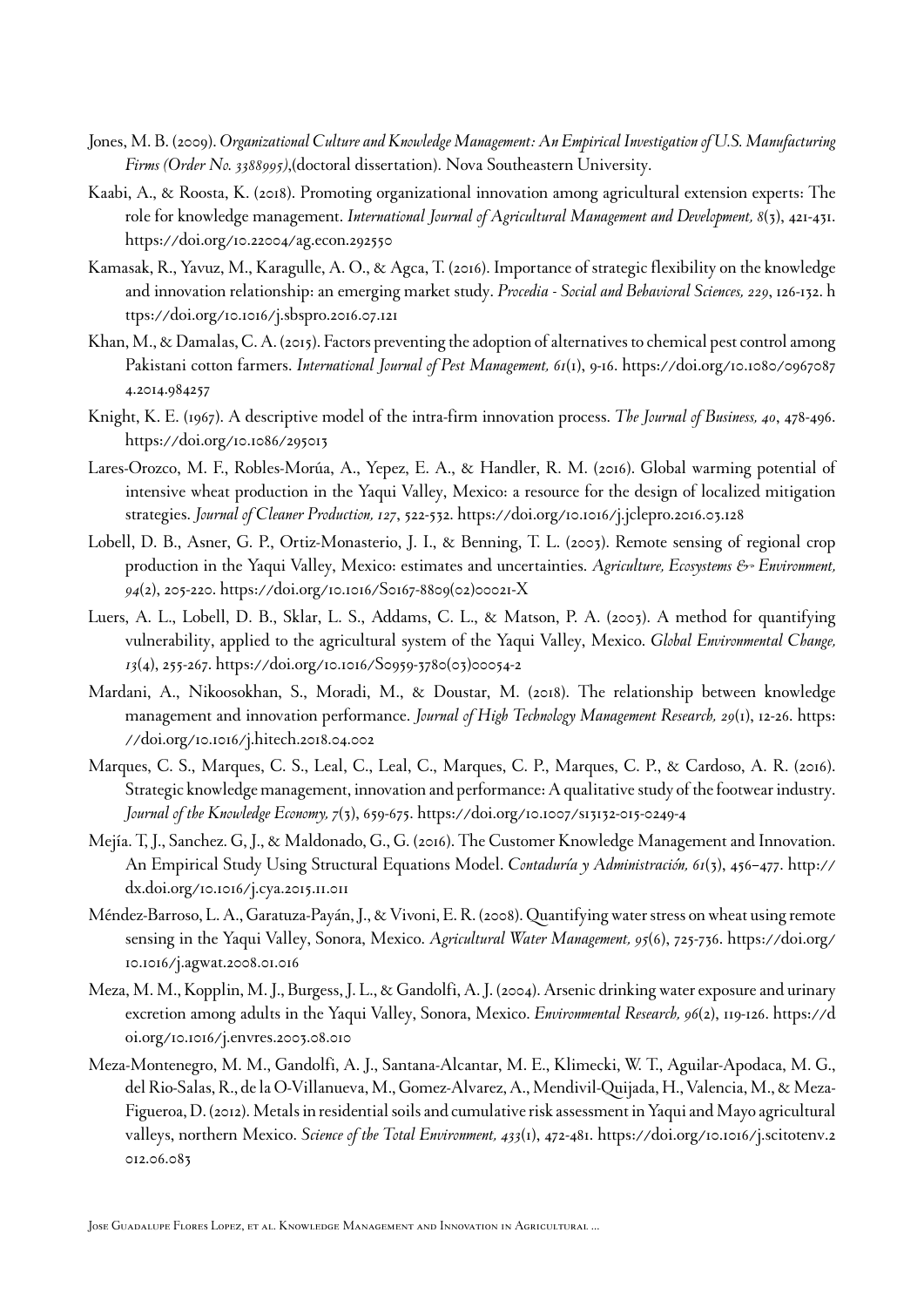- <span id="page-19-10"></span>Migdadi, M. M., Zaid, M. K. A., Yousif, M., Almestarihi, R., & Al-Hyari, K. (2017). An empirical examination of knowledge management processes and market orientation, innovation capability, and organisational performance: Insights from jordan. *Journal of Information & Knowledge Management*, 16(1), 1750002. [https://do](https://doi.org/10.1142/S0219649217500022) [i.org/10.1142/S0219649217500022](https://doi.org/10.1142/S0219649217500022)
- <span id="page-19-0"></span>Millar, N., Urrea, A., Kahmark, K., Shcherbak, I., Robertson, G. P., & Ortiz-Monasterio, I. (2018). Nitrous oxide (N2O) flux responds exponentially to nitrogen fertilizer in irrigated wheat in the Yaqui Valley, Mexico. *Agriculture, ecosystems & environment, 261*, 125-132.<https://doi.org/10.1016/j.agee.2018.04.003>
- <span id="page-19-15"></span>Moos, B., Beimborn, D., Wagner, H. T. and Weitzel, T. (2013). The role of knowledge management systems for innovation: an absorptive capacity perspective. *International Journal of Innovation Management, 17*(5), 13500191-135001931.<https://doi.org/10.1142/S1363919613500199>
- <span id="page-19-13"></span>Munyua, H., & Stilwell, C. (2010). A mixed qualitative-quantitative-participatory methodology: a study of the agricultural knowledge and information system (AKIS) of small-scale farmers in Kirinyaga District, Kenya. *Library management, 31*(1/2), 5-18.<https://doi.org/10.1108/01435121011013359>
- <span id="page-19-7"></span>Nagano, M. S., & Iacono, A. (2019). Knowledge management in eco-innovation practice: An analysis of the contribution of eco-innovation tools in the early stages of the product development process. *Journal of Information & Knowledge Management, 18*(4), 1950047. <https://doi.org/10.1142/S0219649219500473>
- <span id="page-19-6"></span>Naqshbandi, M. M., & Jasimuddin, S. M. (2018). Knowledge-oriented leadership and open innovation: Role of knowledge management capability in france-based multinationals. *International Business Review, 27*(3), 701-713. <https://doi.org/10.1016/j.ibusrev.2017.12.001>
- <span id="page-19-1"></span>Naylor, R. L., Falcon, W. P., & Gonzalez, A. P. (2001). *Policy Reforms and Mexican Agriculture: Views from the Yaqui Valley*. CIMMYT.
- <span id="page-19-3"></span>Nonaka, I. and Takeuchi, H. (1995). *The Knowledge-Creating Company: How Japanese Companies Create the Dynamics of Innovation*. Oxford University Press.
- <span id="page-19-8"></span>Obeidat, B. Y., Al-Suradi, M. M., Masa'deh, R., & Tarhini, A. (2016). The impact of knowledge management on innovation. *Management Research Review, 39*(10), 1214-1238.<https://doi.org/10.1108/MRR-09-2015-0214>
- <span id="page-19-5"></span>O'Brien, M. J. and Shennan, S. (2010). *Innovation in Cultural Systems: Contributions from Evolutionary Anthropology*. MIT Press.
- <span id="page-19-11"></span>Omoush, M. M. (2018). Impact knowledge management on innovation. field study on tourist agencies in irbid city, jordan. *Human Geography Journal, 25*(25), 75-80. <https://doi.org/10.26565/2076-1333-2018-25-07>
- <span id="page-19-12"></span>Organización para la Cooperación y el Desarrollo Económicos [OCDE]. (2005). *Manual de Oslo: Guía para la recogida e interpretación de datos sobre innovación* (tercera edición). EUROSTAT y OECD. [https://doi.org/10.1](https://doi.org/10.1787/9789264065659-es) [787/9789264065659-es](https://doi.org/10.1787/9789264065659-es)
- <span id="page-19-4"></span>Pavón M, J. and Goodman, R. A. (1976). *Proyecto MODELTEC. La Planificación del Desarrollo Tecnológico: El Caso Español*. CDTI y CSIC.
- <span id="page-19-2"></span>Polanyi, M. (1966). The logic of tacit inference. *Philosophy, 41*(155), 1-18. <https://doi.org/10.1017/S0031819100066110>
- <span id="page-19-14"></span>Rees, D. J., Momanyi, M., Wekundah, J., Ndungu, F., Odondi, J., Oyure, A. O., Andima, D., Kamau, M., Ndubi, J., Musembi, F., Mwaura, L., & Joldersma, R. (2000). *Agricultural knowledge and information systems in Kenya: implications for technology dissemination and development*. Overseas development institute (ODI), Agricultural research & extension network (AgREN).
- <span id="page-19-9"></span>Sadeghi Boroujerdi, S., Hasani, K., & Delshab, V. (2019). Investigating the influence of knowledge management on organizational innovation in higher educational institutions. *Kybernetes, 49*(2), 442-459. [https://doi.org/1](https://doi.org/10.1108/K-09-2018-0492) [0.1108/K-09-2018-0492](https://doi.org/10.1108/K-09-2018-0492)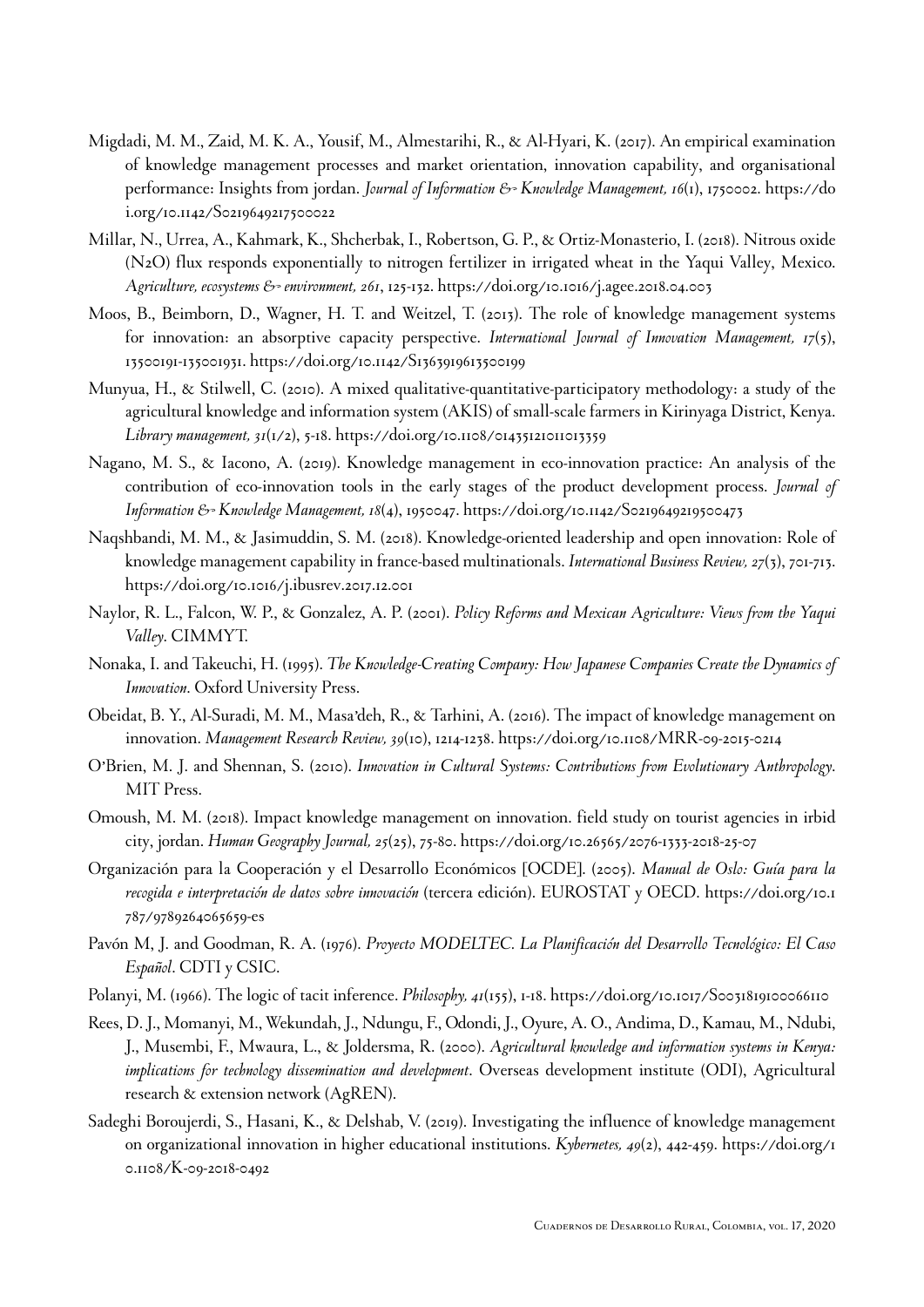- <span id="page-20-11"></span>Saini, R., & Bhargava, P. (2020). The role of knowledge management practices in sustaining innovation in SMEs of north india. *IUP Journal of Knowledge Management, 18*(1), 24-44.
- <span id="page-20-3"></span>Sánchez-Osorio, J. L., Macías-Zamora, J. V., Ramírez-Álvarez, N., & Bidleman, T. F. (2017). Organochlorine pesticides in residential soils and sediments within two main agricultural areas of northwest Mexico: Concentrations, enantiomer compositions and potential sources. *Chemosphere, 173*, 275-287. [https://doi.org/1](https://doi.org/10.1016/j.chemosphere.2017.01.010) [0.1016/j.chemosphere.2017.01.010](https://doi.org/10.1016/j.chemosphere.2017.01.010)
- <span id="page-20-8"></span>Schumpeter, J. A. (1935). The analysis of economic change. *The Review of Economics and Statistics, 17*(4), 2-10. [https](https://doi.org/10.2307/1927845) [://doi.org/10.2307/1927845](https://doi.org/10.2307/1927845)
- <span id="page-20-6"></span>Servicio de Información Agroalimentaria y Pesquera [SIAP]. (2020). *Avances de siembras y cosechas. Resumen por cultivo*. Gobierno de México. Accessed june  $6<sup>th</sup>$ , 2020 on [http://infosiap.siap.gob.mx:8080/agricola\\_siap\\_gobmx/R](http://infosiap.siap.gob.mx:8080/agricola_siap_gobmx/ResumenDelegacion.do) [esumenDelegacion.do](http://infosiap.siap.gob.mx:8080/agricola_siap_gobmx/ResumenDelegacion.do)
- <span id="page-20-0"></span>Shafique, M. (2013). Thinking inside the box? Intellectual structure of the knowledge base of innovation research (1988–2008). *Strategic Management Journal, 34*(1), 62-93.<https://doi.org/10.1002/smj.2002>
- <span id="page-20-12"></span>Singh, S. K., Gupta, S., Busso, D., & Kamboj, S. (2019). Top management knowledge value, knowledge sharing practices, open innovation and organizational performance. *Journal of Business Research,* In Press. [https://do](https://doi.org/10.1016/j.jbusres.2019.04.040) [i.org/10.1016/j.jbusres.2019.04.040](https://doi.org/10.1016/j.jbusres.2019.04.040)
- <span id="page-20-5"></span>Suárez, B. A. (2012). La sanidad de los cultivos agrícolas, inversión trascendental en la agricultura del Valle del Yaqui. *2000 Agro, Revista Industrial del Campo*.Accessed August 8th, 2014). [http://www.2000agro.com.mx/agro](http://www.2000agro.com.mx/agroindustria/la-sanidad-de-los-cultivos-agricolas-inversion-trascendental-en-la-agricultura-del-valle-del-yaqui) [industria/la-sanidad-de-los-cultivos-agricolas-inversion-trascendental-en-la-agricultura-del-valle-del-yaqui](http://www.2000agro.com.mx/agroindustria/la-sanidad-de-los-cultivos-agricolas-inversion-trascendental-en-la-agricultura-del-valle-del-yaqui)/
- <span id="page-20-9"></span>Supermane, S. (2019). Transformational leadership and innovation in teaching and learning activities: The mediation effect of knowledge management. *Information Discovery and Delivery, 47*(4), 242-250. [https://doi.or](https://doi.org/10.1108/IDD-05-2019-0040) [g/10.1108/IDD-05-2019-0040](https://doi.org/10.1108/IDD-05-2019-0040)
- <span id="page-20-13"></span>Susanty, A. I., Yuningsih, Y., & Anggadwita, G. (2019). Knowledge management practices and innovation performance. *Journal of Science and Technology Policy Management, 10*(2), 301-318. [https://doi.org/10.1108/JSTP](https://doi.org/10.1108/JSTPM-03-2018-0030) [M-03-2018-0030](https://doi.org/10.1108/JSTPM-03-2018-0030)
- <span id="page-20-2"></span>Techen, A. K., Helming, K., Brüggemann, N., Veldkamp, E., Reinhold-Hurek, B., Lorenz, M., ... Boy, J. (2020). Soil research challenges in response to emerging agricultural soil management practices. *Advances in Agronomy, 171*, 179-241. <https://doi.org/10.1016/bs.agron.2020.01.002>
- <span id="page-20-14"></span>Teixeira, E. K., Oliveira, M., & Curado, C. M. M. (2018). Knowledge management process arrangements and their impact on innovation. *Business Information Review, 35*(1), 29-38<https://doi.org/10.1177/0266382118757771>
- <span id="page-20-7"></span>Tejedor, B., & Aguirre, A. (1998). Proyecto logos: investigación relativa a la capacidad de aprender de las empresas españolas. *Boletín de Estudios Económicos, 53*(164), 231-249.
- <span id="page-20-1"></span>Totin, E., van Mierlo, B., & Klerkx, L. (2020). Scaling practices within agricultural innovation platforms: Between pushing and pulling. *Agricultural Systems, 179*, 102764. <https://doi.org/10.1016/j.agsy.2019.102764>
- <span id="page-20-10"></span>Väyrynen, H., Helander, N., & Vasell, T. (2017). Knowledge management for open innovation: Comparing research results between smes and large companies. *International Journal of Innovation Management, 21*(5), 1740004. [http](https://doi.org/10.1142/S1363919617400047) [s://doi.org/10.1142/S1363919617400047](https://doi.org/10.1142/S1363919617400047)
- <span id="page-20-4"></span>Villa-Rodríguez, E., Parra-Cota, F., Castro-Longoria, E., López-Cervantes, J., & de los Santos-Villalobos, S. (2019). Bacillus subtilis TE3: A promising biological control agent against Bipolaris sorokiniana, the causal agent of spot blotch in wheat (Triticum turgidum L. subsp. durum). *Biological control, 132*, 135-143. [https://doi.org/](https://doi.org/10.1016/j.biocontrol.2019.02.012) [10.1016/j.biocontrol.2019.02.012](https://doi.org/10.1016/j.biocontrol.2019.02.012)